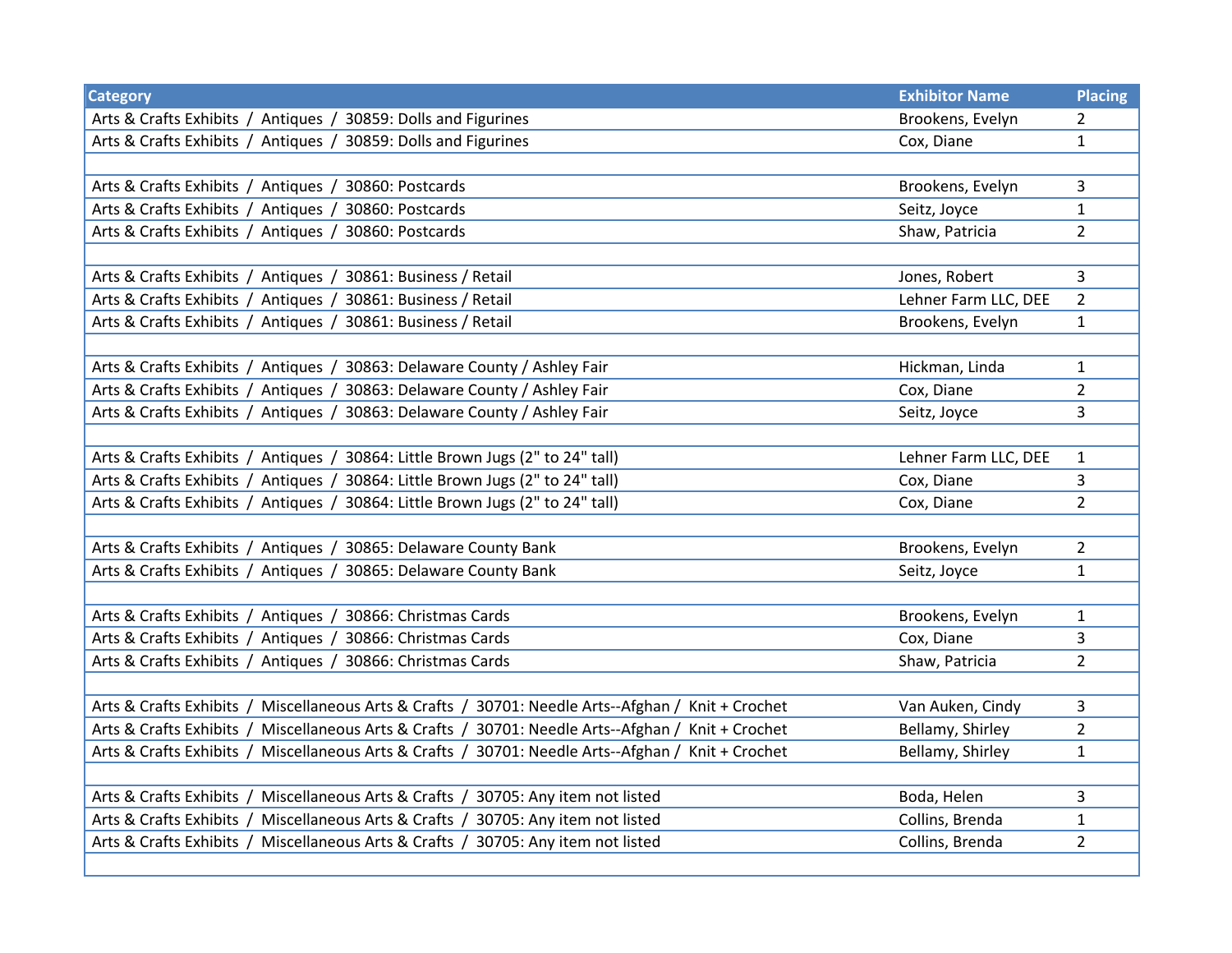| Arts & Crafts Exhibits / Miscellaneous Arts & Crafts / 30707: Rag Rug                                        | Chambers, Noah     | $\mathbf{1}$   |
|--------------------------------------------------------------------------------------------------------------|--------------------|----------------|
|                                                                                                              |                    |                |
| Arts & Crafts Exhibits / Miscellaneous Arts & Crafts / 30713: Needle Arts Other-Embroidery (Regular)         | Boda, Helen        | $\mathbf{1}$   |
| Arts & Crafts Exhibits / Miscellaneous Arts & Crafts / 30713: Needle Arts Other-Embroidery (Regular)         | Burger, Tracy      | $\overline{2}$ |
|                                                                                                              |                    |                |
| Arts & Crafts Exhibits / Miscellaneous Arts & Crafts / 30715: Needle Arts Other-Any item not listed          | Burley, Jane       | $\mathbf{1}$   |
| Miscellaneous Arts & Crafts / 30715: Needle Arts Other-Any item not listed<br>Arts & Crafts Exhibits /       | Burley, Jane       | $\overline{2}$ |
|                                                                                                              |                    |                |
| Arts & Crafts Exhibits / Miscellaneous Arts & Crafts / 30717: Tole and Decorated Painting: Floral            | Burger, Tracy      | $\mathbf{1}$   |
|                                                                                                              |                    |                |
| Arts & Crafts Exhibits / Miscellaneous Arts & Crafts / 30724: Paper Arts-Collage / Decoupage                 | Welker, Diane      | $\mathbf{1}$   |
|                                                                                                              |                    |                |
| Arts & Crafts Exhibits / Miscellaneous Arts & Crafts / 30725: Paper Arts-Greeting Card                       | McCumber, Mary Lou | $\overline{2}$ |
| Arts & Crafts Exhibits / Miscellaneous Arts & Crafts /<br>30725: Paper Arts-Greeting Card                    | McCumber, Mary Lou | $\mathbf 1$    |
| Arts & Crafts Exhibits / Miscellaneous Arts & Crafts /<br>30725: Paper Arts-Greeting Card                    | McCumber, Mary Lou | 3              |
|                                                                                                              |                    |                |
| Arts & Crafts Exhibits / Miscellaneous Arts & Crafts / 30726: Paper Arts-Other / Art Stamping                | Boda, Helen        | $\mathbf{1}$   |
|                                                                                                              |                    |                |
| Arts & Crafts Exhibits / Miscellaneous Arts & Crafts / 30728: Miniature Fairy Garden                         | Boda, Helen        | 1              |
| Miscellaneous Arts & Crafts / 30728: Miniature Fairy Garden<br>Arts & Crafts Exhibits /                      | Jones, Jada        | $\overline{2}$ |
| Arts & Crafts Exhibits / Miscellaneous Arts & Crafts / 30728: Miniature Fairy Garden                         | Hughes, Mary       | 3              |
|                                                                                                              |                    |                |
| Arts & Crafts Exhibits / Miscellaneous Arts & Crafts / 30732: Jewelry Miscellaneous                          | Boda, Helen        | $\mathbf{1}$   |
|                                                                                                              |                    |                |
| Arts & Crafts Exhibits / Miscellaneous Arts & Crafts /<br>30733: Woodworking furniture                       | Goodson, Jerry     | $\overline{2}$ |
| Arts & Crafts Exhibits / Miscellaneous Arts & Crafts /<br>30733: Woodworking furniture                       | LaPat, Robert A.   | 1              |
|                                                                                                              |                    |                |
| Arts & Crafts Exhibits / Miscellaneous Arts & Crafts / 30734: Woodworking turned item                        | Feasel, John       | $\mathbf{1}$   |
|                                                                                                              |                    |                |
| Arts & Crafts Exhibits /<br>Miscellaneous Arts & Crafts / 30737: Other Crafting Art hand crafted basketry    | Hickman, Linda     | $\overline{2}$ |
| Arts & Crafts Exhibits /<br>Miscellaneous Arts & Crafts /<br>30737: Other Crafting Art hand crafted basketry | Mack, Angela       | $\mathbf{1}$   |
|                                                                                                              |                    |                |
| Arts & Crafts Exhibits / Miscellaneous Arts & Crafts / 30738: Other Crafting Art Handmade candles & soap     | Owen, Joni         | 1              |
| Arts & Crafts Exhibits / Miscellaneous Arts & Crafts / 30738: Other Crafting Art Handmade candles & soap     | Owen, Joni         | $\overline{2}$ |
|                                                                                                              |                    |                |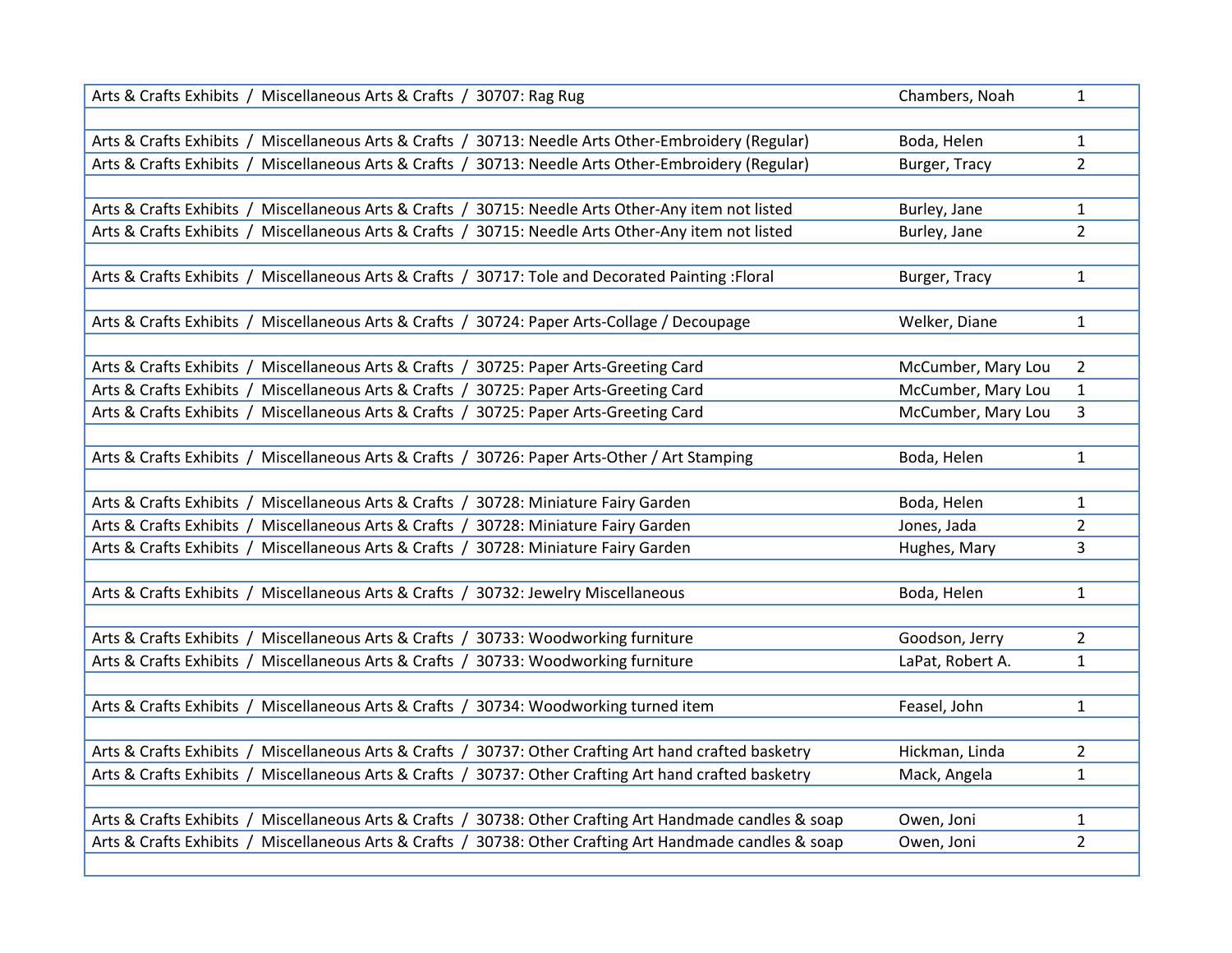| Arts & Crafts Exhibits / Miscellaneous Arts & Crafts / 30739: Other Crafting Art Ceramics / Wheel                                     | Beneke, Courtney  | $\overline{2}$ |
|---------------------------------------------------------------------------------------------------------------------------------------|-------------------|----------------|
| Arts & Crafts Exhibits / Miscellaneous Arts & Crafts / 30739: Other Crafting Art Ceramics / Wheel                                     | Beneke, Courtney  | $\mathbf{1}$   |
| Arts & Crafts Exhibits / Miscellaneous Arts & Crafts / 30739: Other Crafting Art Ceramics / Wheel                                     | Shaw, Patricia    | 3              |
|                                                                                                                                       |                   |                |
| Arts & Crafts Exhibits / Miscellaneous Arts & Crafts / 30740: Other crafting Art Ceramics / slab                                      | Kuba, Cindy       | $\overline{2}$ |
| Arts & Crafts Exhibits / Miscellaneous Arts & Crafts / 30740: Other crafting Art Ceramics / slab                                      | Whitaker, Adalyn  | 3              |
| Arts & Crafts Exhibits / Miscellaneous Arts & Crafts / 30740: Other crafting Art Ceramics / slab                                      | Hickman, Linda    | $\mathbf{1}$   |
|                                                                                                                                       |                   |                |
| Arts & Crafts Exhibits / Miscellaneous Arts & Crafts / 30741: Other crafting art lettered saying on wood, cup, etc LaPat, Robert A.   |                   | $\mathbf{1}$   |
| Arts & Crafts Exhibits /<br>Miscellaneous Arts & Crafts / 30741: Other crafting art lettered saying on wood, cup, etc Gross, Kaylynn  |                   | $\overline{2}$ |
| Miscellaneous Arts & Crafts / 30741: Other crafting art lettered saying on wood, cup, etc Privett, Shelly<br>Arts & Crafts Exhibits / |                   | 3              |
|                                                                                                                                       |                   |                |
| Arts & Crafts Exhibits / Miscellaneous Arts & Crafts / 30742: Other crafting art any item not listed                                  | Vaughn-Adams, Kay | $\mathbf{1}$   |
| Arts & Crafts Exhibits / Miscellaneous Arts & Crafts / 30742: Other crafting art any item not listed                                  | Privett, Shelly   | $\overline{2}$ |
| Arts & Crafts Exhibits / Miscellaneous Arts & Crafts / 30742: Other crafting art any item not listed                                  | Privett, Shelly   | 3              |
|                                                                                                                                       |                   |                |
| Arts & Crafts Exhibits / Miscellaneous Arts & Crafts / 30750: Gourd Arts Carved wood / burned                                         | Gross, Kaylynn    | $\mathbf{1}$   |
| Arts & Crafts Exhibits / Miscellaneous Arts & Crafts / 30750: Gourd Arts Carved wood / burned                                         | Gross, Kaylynn    | $\overline{2}$ |
|                                                                                                                                       |                   |                |
| Arts & Crafts Exhibits / Miscellaneous Arts & Crafts / 30753: Holiday Art wreath / door decor                                         | Sellers, Kelly    | $\overline{2}$ |
| Arts & Crafts Exhibits / Miscellaneous Arts & Crafts / 30753: Holiday Art wreath / door decor                                         | Kuba, Cindy       | 3              |
| Arts & Crafts Exhibits / Miscellaneous Arts & Crafts /<br>30753: Holiday Art wreath / door decor                                      | Whitaker, Holly   | $\mathbf{1}$   |
|                                                                                                                                       |                   |                |
| Arts & Crafts Exhibits / Miscellaneous Arts & Crafts / 30754: Holiday Art Stocking / ornament                                         | Boda, Helen       | $\mathbf{1}$   |
| Arts & Crafts Exhibits / Miscellaneous Arts & Crafts / 30754: Holiday Art Stocking / ornament                                         | Falk, Olivia      | 3              |
| Arts & Crafts Exhibits / Miscellaneous Arts & Crafts / 30754: Holiday Art Stocking / ornament                                         | Privett, Shelly   | $\overline{2}$ |
|                                                                                                                                       |                   |                |
| Arts & Crafts Exhibits /<br>Miscellaneous Arts & Crafts /<br>30755: Holiday miscellaneous                                             | Gross, Kaylynn    | $\overline{2}$ |
| 30755: Holiday miscellaneous<br>Arts & Crafts Exhibits / Miscellaneous Arts & Crafts /                                                | Gross, Kaylynn    | $\mathbf{1}$   |
| Arts & Crafts Exhibits / Miscellaneous Arts & Crafts /<br>30755: Holiday miscellaneous                                                | Privett, Shelly   | 3              |
|                                                                                                                                       |                   |                |
| Arts & Crafts Exhibits / Miscellaneous Arts & Crafts / 30756: Scrapbook arts celebration                                              | Welker, Diane     | $\mathbf{1}$   |
|                                                                                                                                       |                   |                |
| Arts & Crafts Exhibits / Miscellaneous Arts & Crafts / 30757: Scrapbook family / heritage genealogy                                   | Welker, Diane     | $\mathbf{1}$   |
| Arts & Crafts Exhibits / Miscellaneous Arts & Crafts / 30757: Scrapbook family / heritage genealogy                                   | Welker, Diane     | $\overline{2}$ |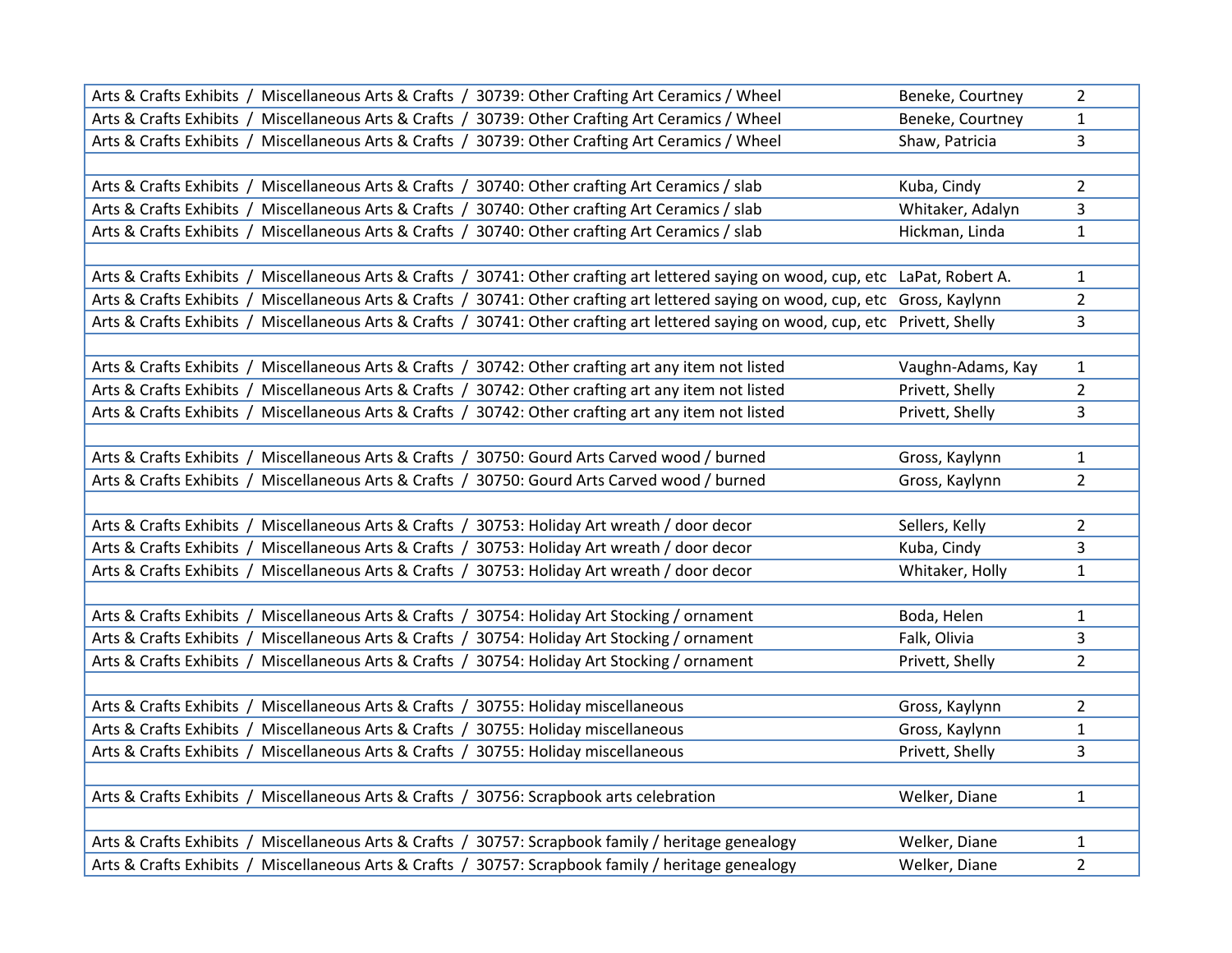| Arts & Crafts Exhibits / Miscellaneous Arts & Crafts / 30758: Scrapbook arts travel                                                    | Hughes, Mary     | $\mathbf{1}$   |
|----------------------------------------------------------------------------------------------------------------------------------------|------------------|----------------|
|                                                                                                                                        |                  |                |
| Arts & Crafts Exhibits / Miscellaneous Arts & Crafts / 30759: Coloring Contest 4 years and under                                       | Ogg, Julianne    | $\mathbf{1}$   |
| Miscellaneous Arts & Crafts / 30759: Coloring Contest 4 years and under<br>Arts & Crafts Exhibits /                                    | Welker, Riley    | $\overline{2}$ |
| Miscellaneous Arts & Crafts / 30759: Coloring Contest 4 years and under<br>Arts & Crafts Exhibits /                                    | Thrush, Miller   | 3              |
|                                                                                                                                        |                  |                |
| Arts & Crafts Exhibits / Miscellaneous Arts & Crafts / 30760: Coloring Contest ages 5-8                                                | Ogg, Josephine   | $\mathbf{1}$   |
| Arts & Crafts Exhibits / Miscellaneous Arts & Crafts / 30760: Coloring Contest ages 5-8                                                | Chambers, Noah   | $\overline{2}$ |
| Arts & Crafts Exhibits / Miscellaneous Arts & Crafts / 30760: Coloring Contest ages 5-8                                                | Yerian, Annie    | 3              |
|                                                                                                                                        |                  |                |
| Arts & Crafts Exhibits / Miscellaneous Arts & Crafts / 30761: Coloring Contest ages 9-12                                               | Woodruff, Eva    | $\overline{2}$ |
| Miscellaneous Arts & Crafts / 30761: Coloring Contest ages 9-12<br>Arts & Crafts Exhibits /                                            | Stiffler, Emilia | $\mathbf{1}$   |
| Arts & Crafts Exhibits / Miscellaneous Arts & Crafts / 30761: Coloring Contest ages 9-12                                               | Wilcox, Amelia   | $\overline{2}$ |
|                                                                                                                                        |                  |                |
| Arts & Crafts Exhibits / Miscellaneous Arts & Crafts / 30762: Coloring Contest ages 55 and over                                        | Hickman, Betty   | 3              |
| Arts & Crafts Exhibits / Miscellaneous Arts & Crafts / 30762: Coloring Contest ages 55 and over                                        | Boda, Helen      | $\mathbf 1$    |
| Arts & Crafts Exhibits / Miscellaneous Arts & Crafts / 30762: Coloring Contest ages 55 and over                                        | Seese, Janet     | $\overline{2}$ |
|                                                                                                                                        |                  |                |
| Quilting, Applique', and Embroidery / 30103: Bed Quilts (shortest side to be 63" or more) LeSueur, Karen<br>Arts & Crafts Exhibits /   |                  | $\mathbf{1}$   |
| Quilting, Applique', and Embroidery / 30103: Bed Quilts (shortest side to be 63" or more) LeSueur, Karen<br>Arts & Crafts Exhibits /   |                  | $\overline{2}$ |
|                                                                                                                                        |                  |                |
| Arts & Crafts Exhibits / Quilting, Applique', and Embroidery / 30104: Hand Appliqued Quilts (shortest side to be 6 Acker, Nicki        |                  | $\overline{2}$ |
|                                                                                                                                        |                  |                |
| Arts & Crafts Exhibits / Quilting, Applique', and Embroidery / 30114: Self-Designed Quilt (any size) Entire quilt to k LeSueur, Karen  |                  | $\mathbf{1}$   |
|                                                                                                                                        |                  |                |
| Arts & Crafts Exhibits / Quilting, Applique', and Embroidery / 30115: Group Quilt constructed by a group of 3 or m Acker, Nicki        |                  | $\mathbf{1}$   |
|                                                                                                                                        |                  |                |
| Quilting, Applique', and Embroidery / 30117: Quilted wall hanging (Short side to be less th LeSueur, Karen<br>Arts & Crafts Exhibits / |                  | $\overline{2}$ |
| Arts & Crafts Exhibits / Quilting, Applique', and Embroidery / 30117: Quilted wall hanging (Short side to be less th LeSueur, Karen    |                  | $\mathbf{1}$   |
|                                                                                                                                        |                  |                |
| Arts & Crafts Exhibits /<br>Quilting, Applique', and Embroidery / 30120: Quilted Accessories purses, pillows, tree skir Boda, Helen    |                  | $\overline{2}$ |
| Arts & Crafts Exhibits / Quilting, Applique', and Embroidery / 30120: Quilted Accessories purses, pillows, tree skir Boda, Helen       |                  | $\mathbf{1}$   |
|                                                                                                                                        |                  |                |
| Arts & Crafts Exhibits /<br>Quilting, Applique', and Embroidery / 30121: Antique Quilts                                                | LeSueur, Karen   | $\mathbf{1}$   |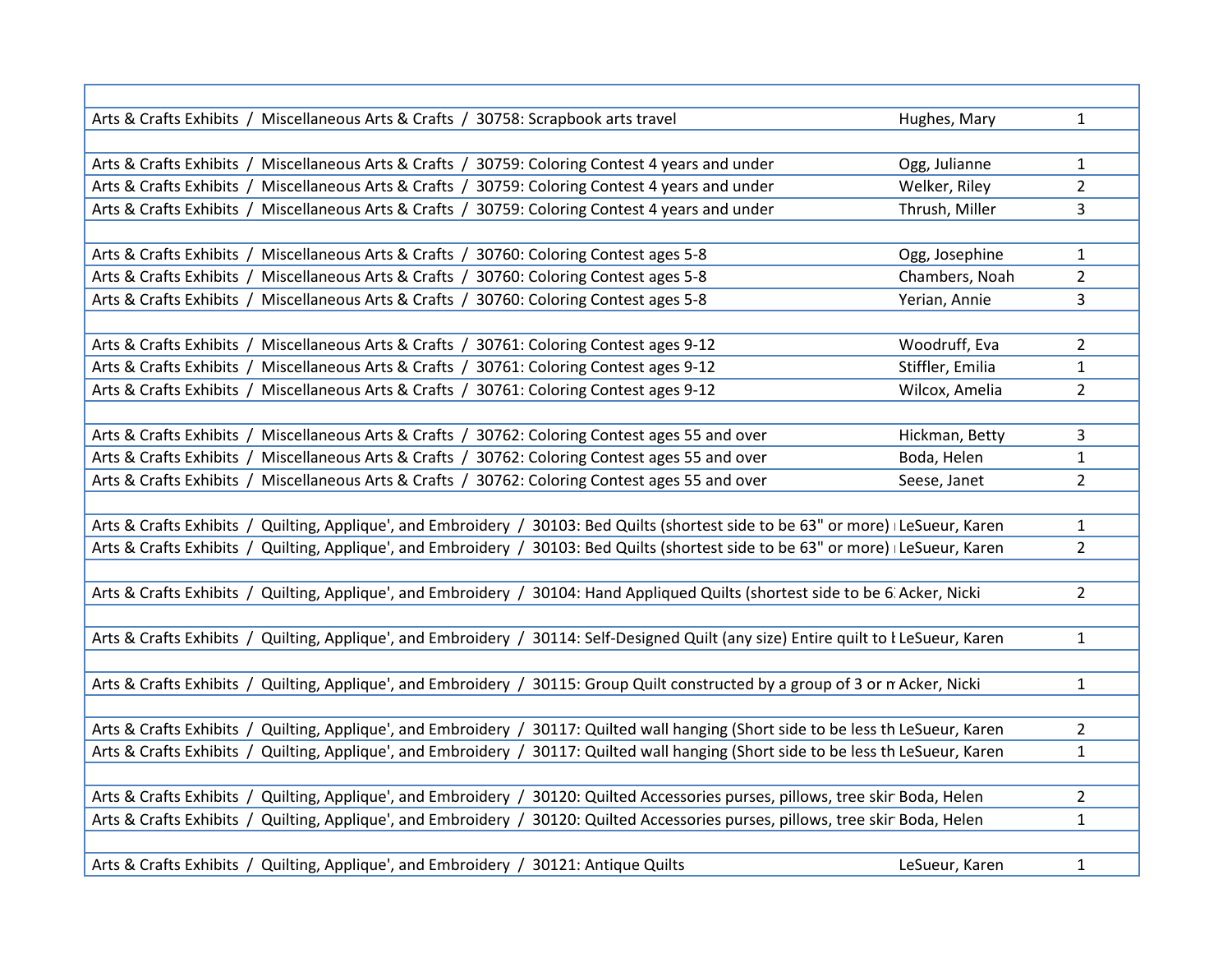| Arts & Crafts Exhibits / Quilting, Applique', and Embroidery / 30121: Antique Quilts                                             | Acker, Nicki   | $\overline{2}$ |
|----------------------------------------------------------------------------------------------------------------------------------|----------------|----------------|
| Arts & Crafts Exhibits / Quilting, Applique', and Embroidery / 30121: Antique Quilts                                             | Acker, Nicki   | 3              |
|                                                                                                                                  |                |                |
| 30310: Amateur--Painting with Oils, Watercolors, Acrylic, and Mixed Media (monoc Falk, Gwyneth<br>Arts / Painting and Drawing /  |                | $\overline{2}$ |
| 30310: Amateur--Painting with Oils, Watercolors, Acrylic, and Mixed Media (monoc Coe, Morgan<br>Arts / Painting and Drawing /    |                | $\mathbf{1}$   |
| Arts / Painting and Drawing / 30310: Amateur--Painting with Oils, Watercolors, Acrylic, and Mixed Media (monoc Coe, Morgan       |                | 3              |
|                                                                                                                                  |                |                |
|                                                                                                                                  |                |                |
| Arts / Painting and Drawing<br>30311: Amateur--Drawing with Pencil, Pen, and Pastels (Monochrome and Color)                      | Parker, Dennis | $\overline{2}$ |
| 30311: Amateur--Drawing with Pencil, Pen, and Pastels (Monochrome and Color)<br>Arts / Painting and Drawing /                    | Coe, Morgan    | $\mathbf{1}$   |
| 30311: Amateur--Painting with Oils, Watercolors, Acrylic, and Mixed Media (monoc Gross, Kaylynn<br>Arts / Painting and Drawing / |                | 3              |
|                                                                                                                                  |                |                |
| Arts / Painting and Drawing / 30320: Professional Painting Monochrome or Color-Oils, Watercolors, Acrylic, or Mi Lauder, Deborah |                | $\mathbf{1}$   |
| Arts / Painting and Drawing / 30320: Professional Painting Monochrome or Color-Oils, Watercolors, Acrylic, or Mi Lauder, Deborah |                | $\overline{2}$ |
|                                                                                                                                  |                |                |
| Breads / 30510: Quick Breads--Scones, Biscuits, and Muffins (6)<br>Baked Goods & Candy /                                         | Kuba, Cindy    | $\mathbf{1}$   |
| Baked Goods & Candy / Breads / 30510: Quick Breads--Scones, Biscuits, and Muffins (6)                                            | Owen, Joni     | $\overline{2}$ |
| Baked Goods & Candy / Breads / 30510: Quick Breads--Scones, Biscuits, and Muffins (6)                                            | Ritter, Lori   | 3              |
|                                                                                                                                  |                |                |
| Baked Goods & Candy /<br>Breads / 30511: Quick Breads--Banana (loaf)                                                             | Cox, Diane     | $\overline{2}$ |
| Baked Goods & Candy /<br>Breads / 30511: Quick Breads--Banana (loaf)                                                             | Monska, Lori   | $\mathbf{1}$   |
|                                                                                                                                  |                |                |
| Baked Goods & Candy / Breads / 30512: Quick Breads--Ginger and Coffee Cake (loaf)                                                | Monska, Lori   | $\mathbf{1}$   |
|                                                                                                                                  |                |                |
| Baked Goods & Candy /<br>30513: Quick Breads--Zucchini (loaf)<br>Breads /                                                        | Cox, Diane     | $\mathbf{1}$   |
| Baked Goods & Candy /<br>30513: Quick Breads--Zucchini (loaf)<br>Breads /                                                        | Feasel, Brenda | $\overline{2}$ |
| Baked Goods & Candy / Breads / 30513: Quick Breads--Zucchini (loaf)                                                              | Harris, Shelly | 3              |
|                                                                                                                                  |                |                |
| Breads / 30514: Quick Breads--Family Favorite (loaf)<br>Baked Goods & Candy /                                                    | Hickman, Linda | $\overline{2}$ |
| Baked Goods & Candy /<br>Breads / 30514: Quick Breads--Family Favorite (loaf)                                                    | Feasel, Brenda | $\mathbf{1}$   |
|                                                                                                                                  |                |                |
| Baked Goods & Candy / Breads / 30521: Yeast Breads--Cinnamon Rolls (plate or pan)                                                | Owen, Joni     | $\mathbf{1}$   |
| Baked Goods & Candy / Breads / 30521: Yeast Breads--Cinnamon Rolls (plate or pan)                                                | Hickman, Linda | $\overline{2}$ |
|                                                                                                                                  |                |                |
| Baked Goods & Candy / Breads / 30522: Yeast Breads--Family Favorite (loaf or rolls)                                              | Kuba, Cindy    | 3              |
|                                                                                                                                  |                |                |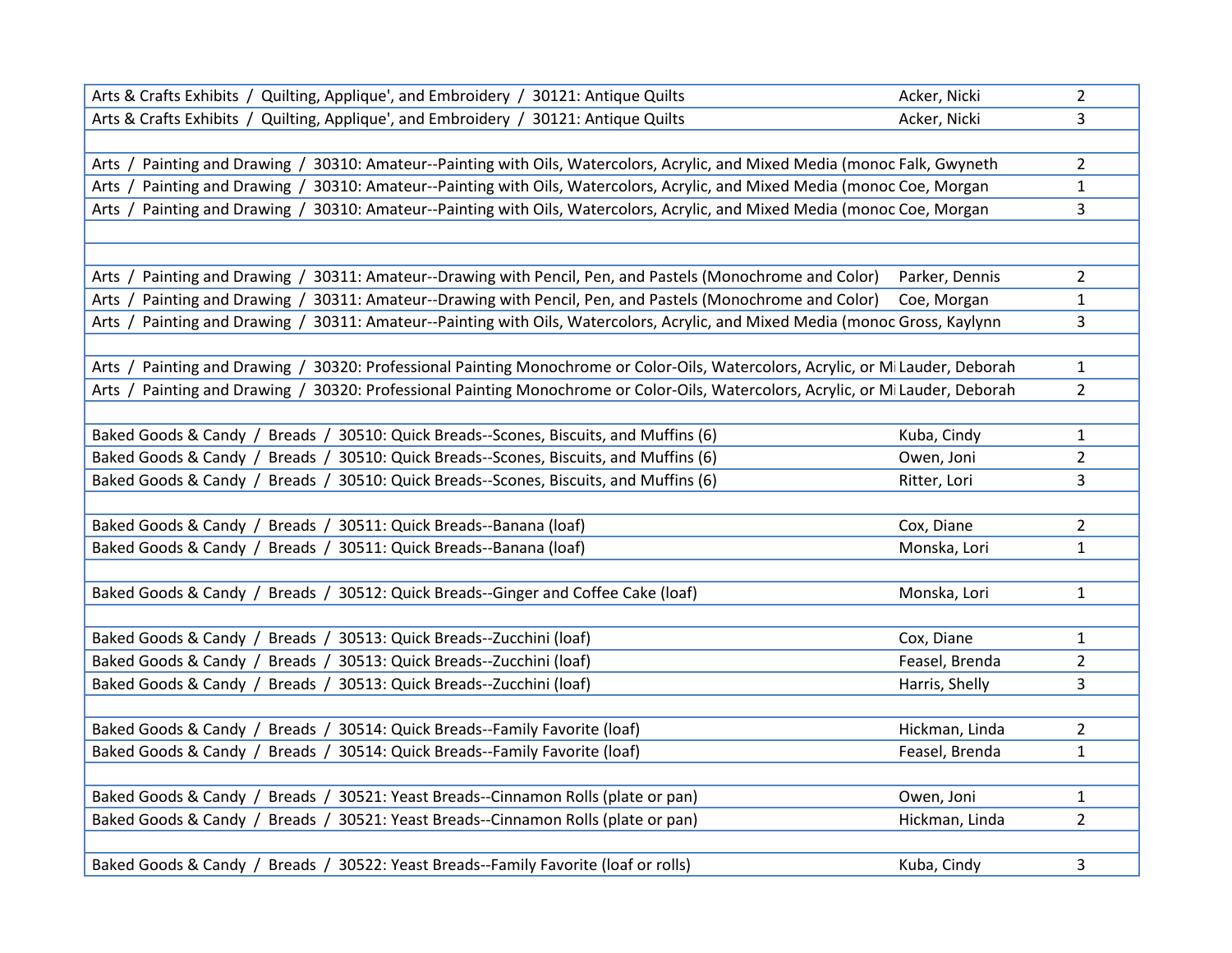| 30522: Yeast Breads--Family Favorite (loaf or rolls)<br>Baked Goods & Candy / Breads /             | Abbruzzese, Joey          | $\mathbf{1}$   |
|----------------------------------------------------------------------------------------------------|---------------------------|----------------|
| Baked Goods & Candy / Breads /<br>30522: Yeast Breads--Family Favorite (loaf or rolls)             | Hughes, Mary              | 2              |
|                                                                                                    |                           |                |
| 30401: Cakes--Angel Cakes, Carrot Cakes, and Pound Cakes<br>Baked Goods & Candy / Cakes /          | Goodson, Bonnie           | 2              |
| 30401: Cakes--Angel Cakes, Carrot Cakes, and Pound Cakes<br>Baked Goods & Candy / Cakes /          | Monska, Lori              | $\mathbf{1}$   |
|                                                                                                    |                           |                |
| Baked Goods & Candy /<br>30402: Cakes--Chocolate Cakes, and German Chocolate Cakes<br>Cakes /      | Monska, Lori              | $\mathbf{1}$   |
| Baked Goods & Candy /<br>30402: Cakes--Chocolate Cakes, and German Chocolate Cakes<br>Cakes /      | Monska, Lori              | $\overline{2}$ |
|                                                                                                    |                           |                |
| 30403: Cakes--White and Yellow Cakes<br>Baked Goods & Candy / Cakes /                              | Monska, Lori              | $\mathbf{1}$   |
|                                                                                                    |                           |                |
| Baked Goods & Candy / Cakes / 30404: 75th Little Brown Jug Decorated Cupcakes                      | Ritter, Lori              | $\mathbf{1}$   |
|                                                                                                    |                           |                |
| Baked Goods & Candy / Cakes / 30405: Cakes--Family Favorite Cakes                                  | Wieker, Mark and Kelsey 2 |                |
| Baked Goods & Candy / Cakes / 30405: Cakes--Family Favorite Cakes                                  | Rummer, Jayne             | 1              |
|                                                                                                    |                           |                |
| Baked Goods & Candy / Cookies, Pies, and Candy /<br>30630: Chocolate Chip (6)                      | Whitaker, Adalyn          | 1              |
| Baked Goods & Candy / Cookies, Pies, and Candy /<br>30630: Chocolate Chip (6)                      | Hickman, Linda            | $\overline{2}$ |
| Baked Goods & Candy / Cookies, Pies, and Candy /<br>30630: Chocolate Chip (6)                      | Hickman, Jana             | 3              |
|                                                                                                    |                           |                |
| Baked Goods & Candy / Cookies, Pies, and Candy /<br>30631: Peanut Butter (6)                       | Cox, Diane                | 1              |
| Baked Goods & Candy / Cookies, Pies, and Candy /<br>30631: Peanut Butter (6)                       | Feasel, Brenda            | 2              |
|                                                                                                    |                           |                |
| Baked Goods & Candy / Cookies, Pies, and Candy /<br>30632: Sugar (6)                               | McCumber, Mary Lou        | $\overline{2}$ |
| Baked Goods & Candy / Cookies, Pies, and Candy /<br>30632: Sugar (6)                               | Cox, Diane                | 3              |
| 30632: Sugar (6)<br>Baked Goods & Candy / Cookies, Pies, and Candy /                               | Ritter, Lori              | $\mathbf{1}$   |
|                                                                                                    |                           |                |
| Baked Goods & Candy / Cookies, Pies, and Candy / 30633: 4-H Sugar Cookies using recipe provided    | Kuba, Cindy               | $\overline{2}$ |
| Baked Goods & Candy / Cookies, Pies, and Candy / 30633: 4-H Sugar Cookies using recipe provided    | Hickman, Linda            | 1              |
| 30633: 4-H Sugar Cookies using recipe provided<br>Baked Goods & Candy / Cookies, Pies, and Candy / | Ritter, Lori              | 3              |
|                                                                                                    |                           |                |
| Baked Goods & Candy / Cookies, Pies, and Candy /<br>30634: Bar (6)                                 | Boda, Helen               | 1              |
| Baked Goods & Candy / Cookies, Pies, and Candy / 30634: Bar (6)                                    | Cox, Diane                | $\overline{2}$ |
| Baked Goods & Candy / Cookies, Pies, and Candy /<br>30634: Bar (6)                                 | Welker, Diane             | 3              |
|                                                                                                    |                           |                |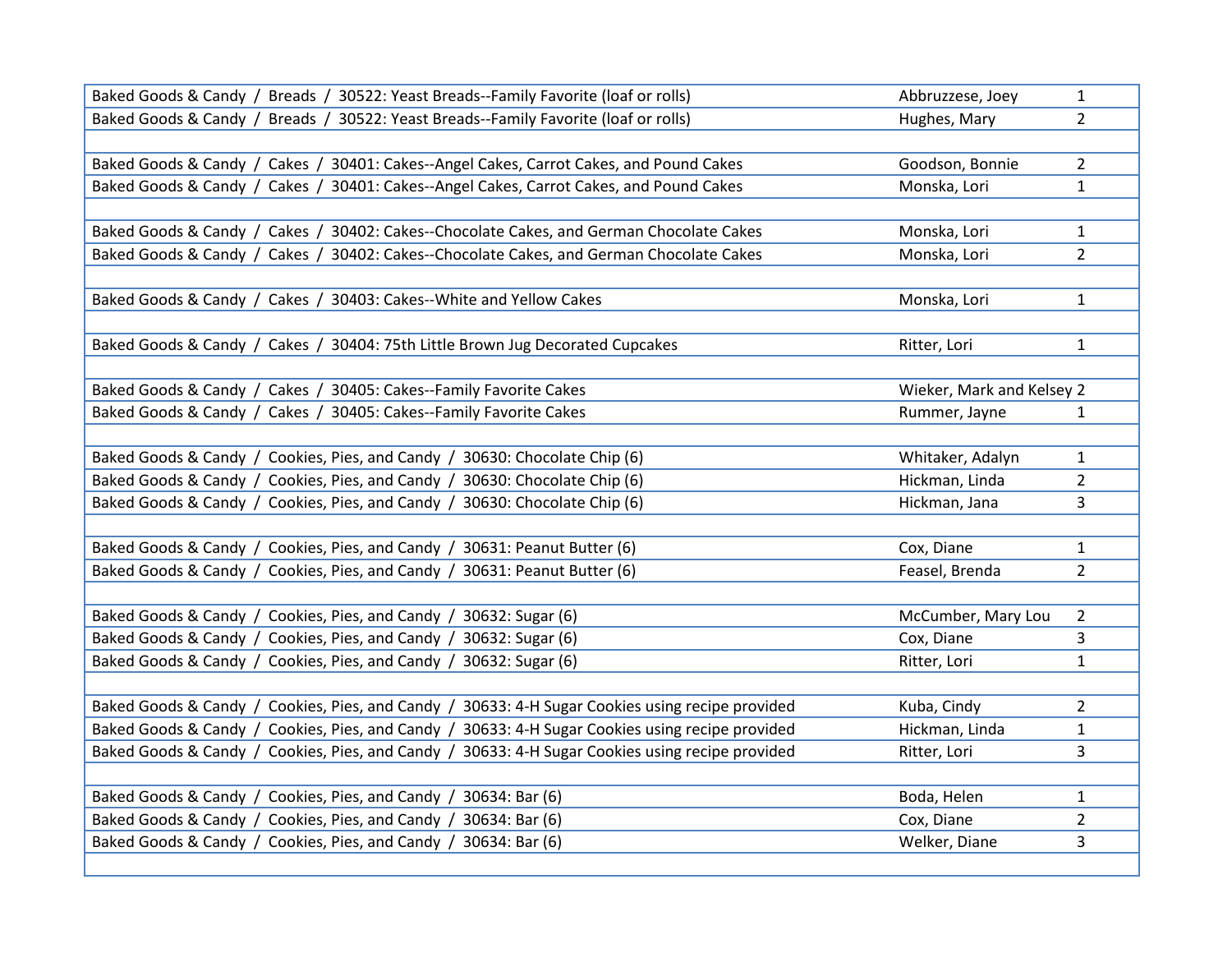| Baked Goods & Candy / Cookies, Pies, and Candy / 30635: Brownies (6)          | Hickman, Jana      | $\overline{2}$ |
|-------------------------------------------------------------------------------|--------------------|----------------|
| Baked Goods & Candy / Cookies, Pies, and Candy / 30635: Brownies (6)          | Monska, Lori       | $\mathbf{1}$   |
|                                                                               |                    |                |
| Baked Goods & Candy / Cookies, Pies, and Candy / 30636: No Bake (6)           | Kundert, Jennifer  | $\mathbf{1}$   |
| Baked Goods & Candy / Cookies, Pies, and Candy / 30636: No Bake (6)           | Kuba, Cindy        | 3              |
| Baked Goods & Candy / Cookies, Pies, and Candy / 30636: No Bake (6)           | Hughes, Mary       | $\overline{2}$ |
|                                                                               |                    |                |
| Baked Goods & Candy / Cookies, Pies, and Candy / 30637: Family Favorite (6)   | McCumber, Mary Lou | $\overline{2}$ |
| Baked Goods & Candy / Cookies, Pies, and Candy / 30637: Family Favorite (6)   | Hickman, Linda     | 3              |
| Baked Goods & Candy / Cookies, Pies, and Candy / 30637: Family Favorite (6)   | Ritter, Lori       | $\mathbf{1}$   |
|                                                                               |                    |                |
| Baked Goods & Candy / Cookies, Pies, and Candy / 30650: Apple                 | Cox, Diane         | $\mathbf{1}$   |
|                                                                               |                    |                |
| Baked Goods & Candy / Cookies, Pies, and Candy / 30651: Peach                 | Cox, Diane         | $\mathbf{1}$   |
|                                                                               |                    |                |
| Baked Goods & Candy / Cookies, Pies, and Candy / 30653: Berry                 | Cox, Diane         | $\mathbf{1}$   |
|                                                                               |                    |                |
| Baked Goods & Candy / Cookies, Pies, and Candy / 30654: Nut                   | Cox, Diane         | $\mathbf{1}$   |
| Baked Goods & Candy / Cookies, Pies, and Candy / 30654: Nut                   | Hickman, Linda     | $\overline{2}$ |
|                                                                               |                    |                |
| Baked Goods & Candy / Cookies, Pies, and Candy / 30660: Buckeyes (6)          | Kuba, Cindy        | $\overline{2}$ |
| Baked Goods & Candy / Cookies, Pies, and Candy / 30660: Buckeyes (6)          | Monska, Lori       | $\mathbf{1}$   |
|                                                                               |                    |                |
| Baked Goods & Candy / Cookies, Pies, and Candy / 30661: Fudge (6)             | Cox, Diane         | 3              |
| Baked Goods & Candy / Cookies, Pies, and Candy / 30661: Fudge (6)             | Monska, Lori       | 1              |
| Baked Goods & Candy / Cookies, Pies, and Candy / 30661: Fudge (6)             | Rummer, Jayne      | $\overline{2}$ |
|                                                                               |                    |                |
| Baked Goods & Candy / Cookies, Pies, and Candy / 30662: Brittle (6)           | Feasel, Brenda     | $\mathbf{1}$   |
| Dairy Cattle / Dairy Cattle / 10101: Jersey Jr. / Spring Heifer Calf          | Walters, Marcia    | 3              |
| Dairy Cattle / Dairy Cattle / 10101: Jersey Jr. / Spring Heifer Calf          | Walters, Marcia    | $\overline{2}$ |
| Dairy Cattle / Dairy Cattle / 10101: Jersey Jr. / Spring Heifer Calf          | Fleming, Mary      | $\mathbf{1}$   |
|                                                                               |                    |                |
| Dairy Cattle / Dairy Cattle / 10102: Jersey Intermediate / Winter Heifer Calf | Walters, Marcia    | $\mathbf{1}$   |
| Dairy Cattle / Dairy Cattle / 10102: Jersey Intermediate / Winter Heifer Calf | Rammelsberg, Avery | 3              |
|                                                                               |                    |                |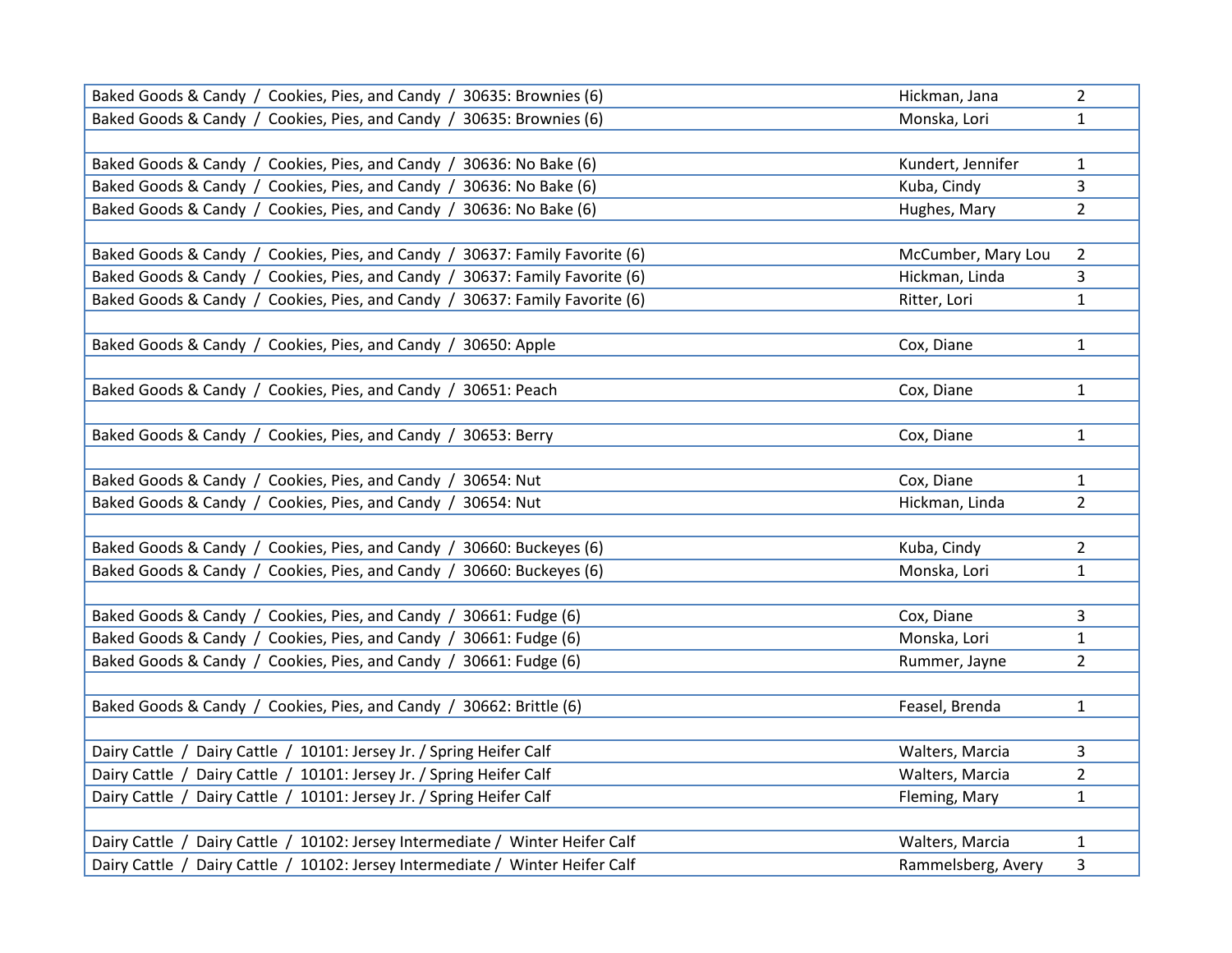| Dairy Cattle / Dairy Cattle / 10102: Jersey Intermediate / Winter Heifer Calf                 | Fleming, Mary            | $\overline{2}$ |
|-----------------------------------------------------------------------------------------------|--------------------------|----------------|
|                                                                                               |                          |                |
| Dairy Cattle / Dairy Cattle / 10103: Jersey Senior / Fall Heifer Calf                         | Downerd, Joyce and Mar 1 |                |
| 10103: Jersey Senior / Fall Heifer Calf<br>Dairy Cattle /<br>Dairy Cattle /                   | Walters, Marcia          | $\overline{2}$ |
|                                                                                               |                          |                |
| Dairy Cattle / Dairy Cattle / 10104: Jersey Summer Yearling Heifer                            | Walters, Marcia          | $\mathbf{1}$   |
|                                                                                               |                          |                |
| Dairy Cattle / Dairy Cattle / 10105: Jersey Jr. / Spring Yearling Heifer                      | Walters, Marcia          | $\mathbf{1}$   |
|                                                                                               |                          |                |
| Dairy Cattle / Dairy Cattle / 10106: Jersey Intermediate / Winter Yearling Heifer             | Fleming, Mary            | $\mathbf{1}$   |
|                                                                                               |                          |                |
| Dairy Cattle / Dairy Cattle / 10107: Jersey Senior / Fall Yearling Heifer                     | Van Gundy, Jack          | $\mathbf{1}$   |
| Dairy Cattle / Dairy Cattle / 10107: Jersey Senior / Fall Yearling Heifer                     | Rammelsberg, Cohen       | $\overline{2}$ |
|                                                                                               |                          |                |
| Dairy Cattle / Dairy Cattle / 10108: Jersey Junior Best Three Females under 2 yrs. of age     | Walters, Marcia          | $\mathbf 1$    |
| Dairy Cattle / Dairy Cattle / 10108: Jersey Junior Best Three Females under 2 yrs. of age     | Fleming, Mary            | $\overline{2}$ |
|                                                                                               |                          |                |
| Dairy Cattle / Dairy Cattle / 10109: Jersey Junior 2 Year Old Cow                             | Rammelsberg, Brayden     | $\overline{2}$ |
| Dairy Cattle /<br>Dairy Cattle / 10109: Jersey Junior 2 Year Old Cow                          | Fleming, Mary            | 3              |
| Dairy Cattle /<br>Dairy Cattle / 10109: Jersey Junior 2 Year Old Cow                          | Thurston, Meghan         | $\mathbf{1}$   |
|                                                                                               |                          |                |
| Dairy Cattle / Dairy Cattle / 10110: Jersey Senior 3 years and under 4                        | Thurston, Lizabeth       | $\mathbf{1}$   |
| Dairy Cattle / Dairy Cattle / 10110: Jersey Senior 3 years and under 4                        | Fleming, Mary            | $\overline{2}$ |
|                                                                                               |                          |                |
| Dairy Cattle / Dairy Cattle / 10111: Jersey cow 4 years and under 5                           | Thurston, Meghan         | $\mathbf{1}$   |
|                                                                                               |                          |                |
| Dairy Cattle / Dairy Cattle / 10113: Jersey Dry Cow                                           | Thurston, Lizabeth       | $\mathbf{1}$   |
|                                                                                               |                          |                |
| Dairy Cattle / Dairy Cattle / 10115: Jersey Parents and offspring                             | Thurston, Lizabeth       | $\mathbf{1}$   |
|                                                                                               | Walters, Marcia          | $\mathbf{1}$   |
| Dairy Cattle / Dairy Cattle / 10116: Jersey Get of Sire-Group to consist of 3 females.        |                          |                |
| Dairy Cattle / Dairy Cattle / 10117: Jersey Herd of 4 animals 1 entry per exhibitor per breed | Fleming, Mary            | $\mathbf{1}$   |
|                                                                                               |                          |                |
| Dairy Cattle / Dairy Cattle / 10118: Jersey Bull Calf                                         | Downerd, Joyce and Mar 1 |                |
|                                                                                               |                          |                |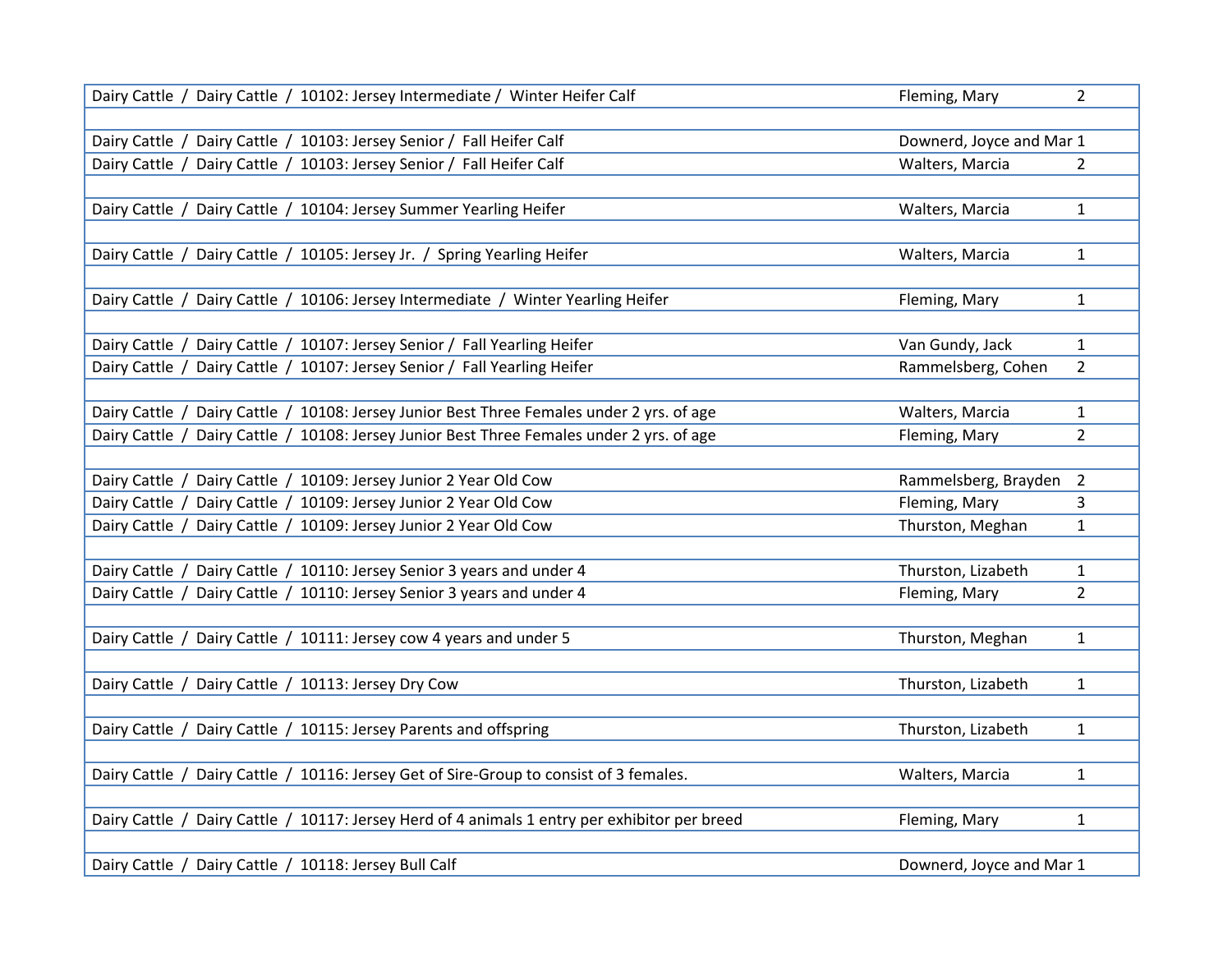| Dairy Cattle / 10118: Jersey Bull Calf<br>Dairy Cattle /                                                                                    | Fleming, Mary            | $\overline{2}$ |
|---------------------------------------------------------------------------------------------------------------------------------------------|--------------------------|----------------|
|                                                                                                                                             |                          |                |
| 10119: Decorated Milk Calf Bottle-2 or 3 quart calf milk bottle decorated by the exhib Thurston, Lizabeth<br>Dairy Cattle /<br>Dairy Cattle |                          | $\mathbf{1}$   |
| 10119: Decorated Milk Calf Bottle-2 or 3 quart calf milk bottle decorated by the exhib Fleming, Mary<br>Dairy Cattle<br>Dairy Cattle /      |                          | $\overline{2}$ |
| Dairy Cattle /<br>Dairy Cattle /<br>10119: Decorated Milk Calf Bottle-2 or 3 quart calf milk bottle decorated by the exhib Fleming, Mike    |                          | 3              |
|                                                                                                                                             |                          |                |
| 10120: Decorated Milk Can-Typical sized milk can decorated by exhibitor<br>Dairy Cattle /<br>Dairy Cattle /                                 | Downerd, Joyce and Mar 3 |                |
| 10120: Decorated Milk Can-Typical sized milk can decorated by exhibitor<br>Dairy Cattle<br>Dairy Cattle                                     | Thurston, Lizabeth       | $\mathbf{1}$   |
| 10120: Decorated Milk Can-Typical sized milk can decorated by exhibitor<br>Dairy Cattle /<br>Dairy Cattle                                   | Fleming, Mary            | $\overline{2}$ |
|                                                                                                                                             |                          |                |
| Dairy Cattle /<br>Dairy Cattle / 10201: All Other Breeds Jr. / Spring Heifer Calf                                                           | Sherman, Ken             | $\mathbf{1}$   |
|                                                                                                                                             |                          |                |
| Dairy Cattle /<br>Dairy Cattle /<br>10202: All Other Breeds Intermediate / Winter Heifer Calf                                               | Parker, Jason            | $\mathbf{1}$   |
| 10202: All Other Breeds Intermediate / Winter Heifer Calf<br>Dairy Cattle /<br>Dairy Cattle /                                               | Lehner Farm LLC, DEE     | 2              |
| Dairy Cattle /<br>Dairy Cattle / 10202: All Other Breeds Intermediate / Winter Heifer Calf                                                  | Sherman, Ken             | 3              |
|                                                                                                                                             |                          |                |
| Dairy Cattle /<br>Dairy Cattle /<br>10203: All Other Breeds Senior / Fall Heifer Calf                                                       | Parker, Jason            | 1              |
| Dairy Cattle<br>Dairy Cattle<br>10203: All Other Breeds Senior / Fall Heifer Calf                                                           | Sherman, Ken             | $\overline{2}$ |
|                                                                                                                                             |                          |                |
| 10204: All Other Breeds Summer Yearling Heifer<br>Dairy Cattle /<br>Dairy Cattle /                                                          | Downerd, Joyce and Mar 2 |                |
| Dairy Cattle /<br>Dairy Cattle /<br>10204: All Other Breeds Summer Yearling Heifer                                                          | Sherman, Ken             | $\mathbf{1}$   |
|                                                                                                                                             |                          |                |
| Dairy Cattle<br>Dairy Cattle / 10206: All Other Breeds Intermediate / Winter Yearling Heifer                                                | Parker, Jason            | $\overline{2}$ |
| Dairy Cattle /<br>Dairy Cattle / 10206: All Other Breeds Intermediate / Winter Yearling Heifer                                              | Sherman, Ken             | $\mathbf{1}$   |
|                                                                                                                                             |                          |                |
| Dairy Cattle /<br>Dairy Cattle / 10207: All Other Breeds Senior / Fall Yearling Heifer                                                      | Parker, Jason            | $\mathbf{1}$   |
|                                                                                                                                             |                          |                |
| 10208: All Other Breeds Junior Best Three Females under 2 yrs. of age<br>Dairy Cattle<br>Dairy Cattle                                       | Parker, Jason            | $\mathbf{1}$   |
|                                                                                                                                             |                          |                |
| Dairy Cattle /<br>Dairy Cattle /<br>10209: All Other Breeds Cow 2 years and under                                                           | Parker, Jason            | 3              |
| 10209: All Other Breeds Cow 2 years and under<br>Dairy Cattle /<br>Dairy Cattle /                                                           | Downerd, Joyce and Mar 1 |                |
|                                                                                                                                             |                          |                |
| Dairy Cattle /<br>Dairy Cattle / 10210: All Other Breeds Cow 3 years and under 4                                                            | Parker, Jason            | $\overline{2}$ |
| Dairy Cattle /<br>10210: All Other Breeds Cow 3 years and under 4<br>Dairy Cattle /                                                         | Sherman, Ken             | $\mathbf{1}$   |
| Dairy Cattle /<br>Dairy Cattle / 10210: All Other Breeds Cow 3 years and under 4                                                            | Downerd, Joyce and Mar 3 |                |
|                                                                                                                                             |                          |                |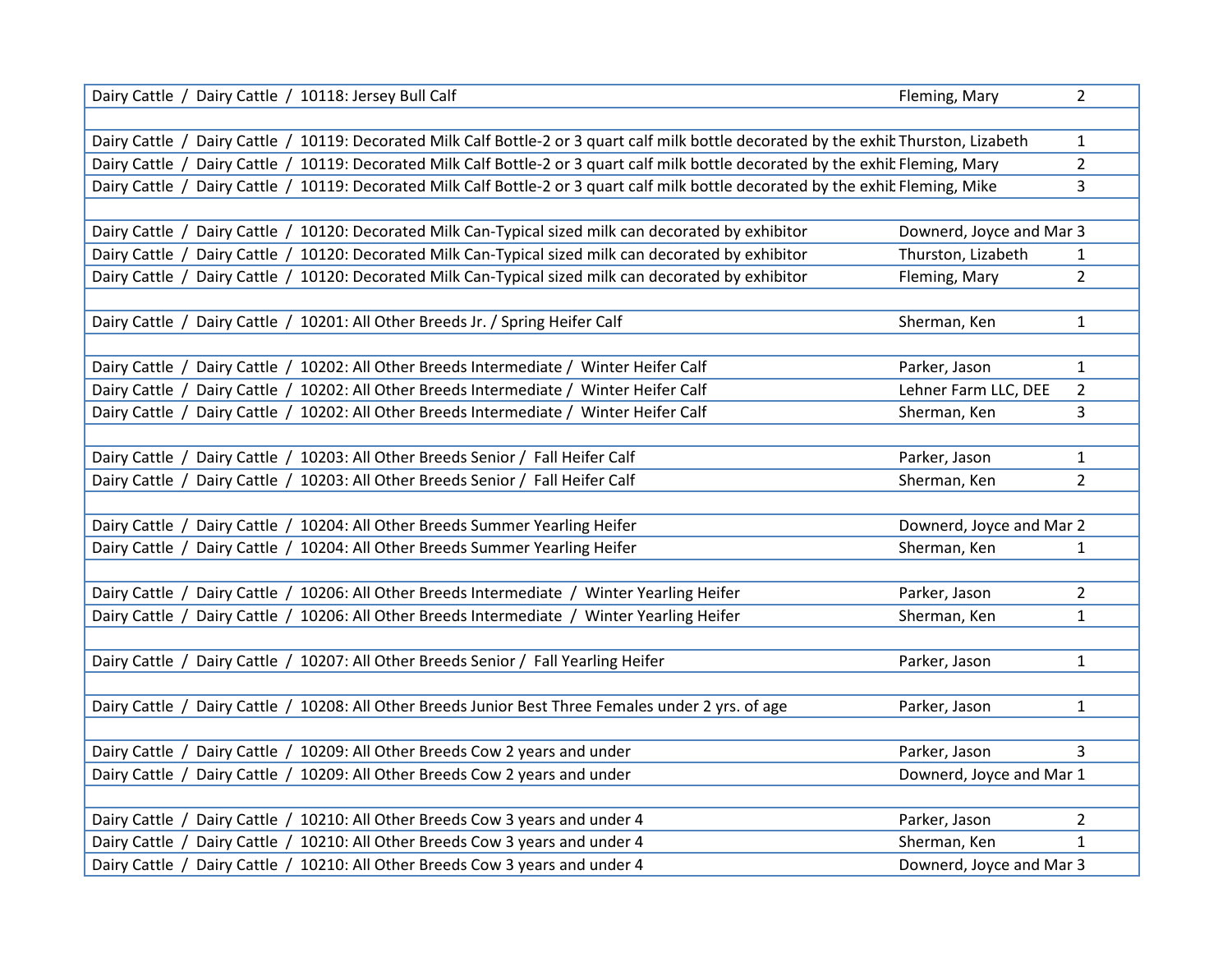| Dairy Cattle /<br>Dairy Cattle / 10211: All Other Breeds Cow 4 years and under 5                           | Parker, Jason            | $\mathbf{1}$   |
|------------------------------------------------------------------------------------------------------------|--------------------------|----------------|
| Dairy Cattle /<br>Dairy Cattle / 10211: All Other Breeds Cow 4 years and under 5                           | Downerd, Joyce and Mar 2 |                |
|                                                                                                            |                          |                |
| Dairy Cattle / 10213: All Other Breeds Aged Cow<br>Dairy Cattle /                                          | Sherman, Ken             | $\mathbf{1}$   |
|                                                                                                            |                          |                |
| Dairy Cattle /<br>Dairy Cattle / 10213: All Other Breeds Dry Cow                                           | Downerd, Joyce and Mar 1 |                |
| Dairy Cattle /<br>Dairy Cattle / 10213: All Other Breeds Dry Cow                                           | Fleming, Mike            | $\overline{2}$ |
|                                                                                                            |                          |                |
| Dairy Cattle /<br>Dairy Cattle / 10214: All Other Breeds Two animals, produce of dam                       | Parker, Jason            | 1              |
| Dairy Cattle / 10214: All Other Breeds Two animals, produce of dam<br>Dairy Cattle /                       | Sherman, Ken             | $\overline{2}$ |
|                                                                                                            |                          |                |
| Dairy Cattle / 10215: All Other Breeds Parents and offspring<br>Dairy Cattle /                             | Parker, Jason            | $\mathbf{1}$   |
| Dairy Cattle / 10215: All Other Breeds Parents and offspring<br>Dairy Cattle /                             | Downerd, Joyce and Mar 2 |                |
|                                                                                                            |                          |                |
| Dairy Cattle /<br>Dairy Cattle / 10217: All Other Breeds Herd of 4 animals 1 entry per exhibitor per breed | Parker, Jason            | $\mathbf{1}$   |
|                                                                                                            |                          |                |
| Farm Produce / Apples - Plate of 5 / 20401: Red Delicious                                                  | Goodson, Bonnie          | $\mathbf{1}$   |
| Farm Produce / Apples - Plate of 5 / 20401: Red Delicious                                                  | Acker, Nicki             | $\overline{2}$ |
|                                                                                                            |                          |                |
| Farm Produce / Apples - Plate of 5 / 20405: Any other variety                                              | Goodson, Jerry           | 1              |
| Farm Produce / Apples - Plate of 5 / 20405: Any other variety                                              | Acker, Nicki             | 2              |
|                                                                                                            |                          |                |
| 20301: Single Ear Early (90 to 100 days)<br>Farm Produce /<br>Corn $/$                                     | Buell, Virginia          | $\mathbf{1}$   |
| Farm Produce<br>20301: Single Ear Early (90 to 100 days)<br>Corn $/$                                       | Fleming, Mike            | 2              |
| Farm Produce /<br>20301: Single Ear Early (90 to 100 days)<br>Corn /                                       | Fleming, Mark            | 3              |
|                                                                                                            |                          |                |
| 20302: Single Ear Full Season (over 110 days)<br>Farm Produce /<br>Corn $/$                                | Rammelsberg, Eric        | $\mathbf{1}$   |
| 20302: Single Ear Full Season (over 110 days)<br>Farm Produce /<br>Corn $/$                                | Fleming, Robert          | 2              |
| Farm Produce / Corn / 20302: Single Ear Full Season (over 110 days)                                        | Fleming, Mike            | 3              |
|                                                                                                            |                          |                |
| 20303: Ten Ear Early (90 to 100 days)<br>Farm Produce /<br>Corn $/$                                        | Fleming, Robert          | $\mathbf{1}$   |
| Farm Produce<br>20303: Ten Ear Early (90 to 100 days)<br>Corn $/$                                          | Fleming, Mike            | 3              |
| 20303: Ten Ear Early (90 to 100 days)<br>Farm Produce /<br>Corn $/$                                        | Fleming, Mark            | $\overline{2}$ |
|                                                                                                            |                          |                |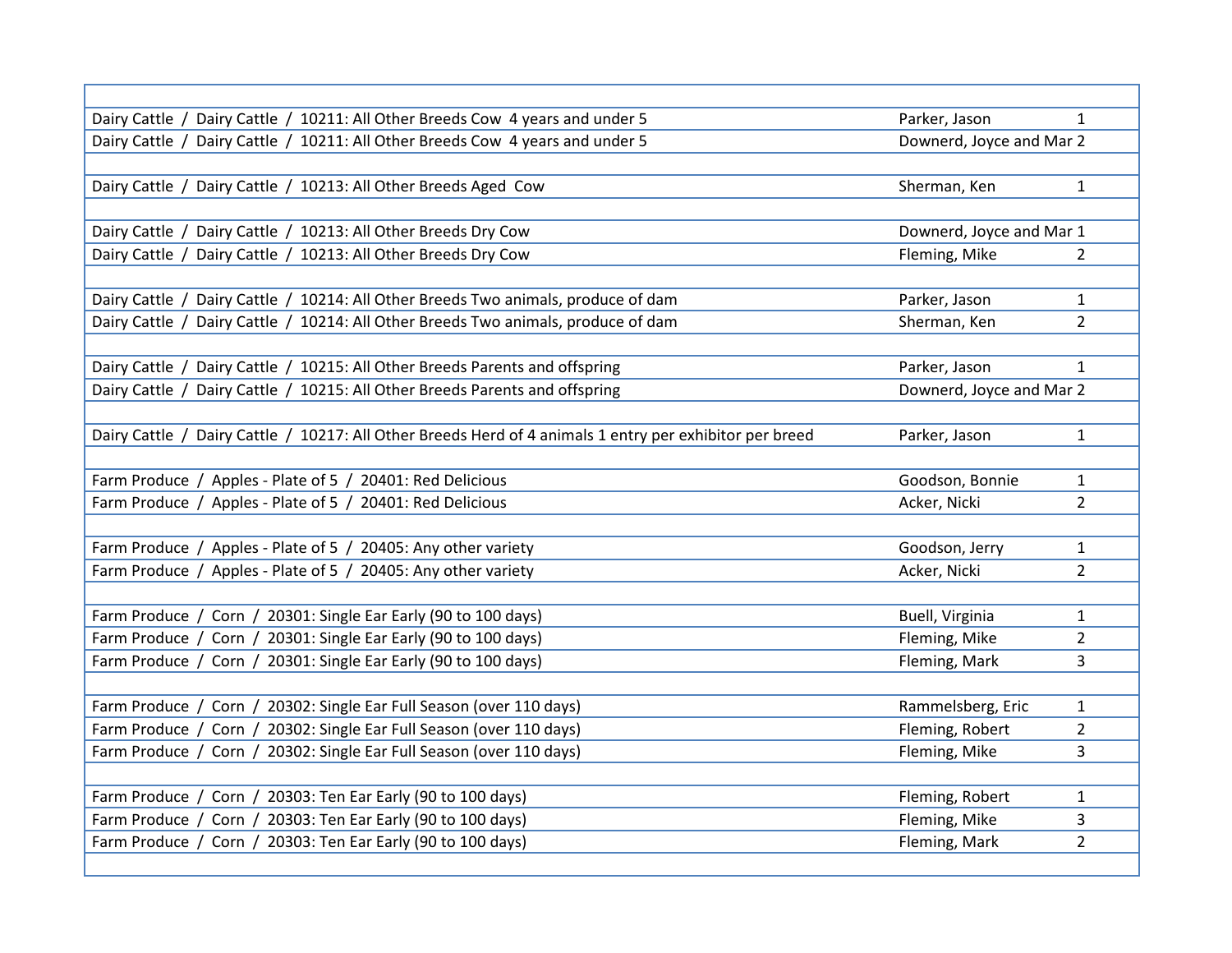| Farm Produce / Corn / 20304: Ten Ear Medium (101 to 110 days)                                      | Fleming, Robert   | 3              |
|----------------------------------------------------------------------------------------------------|-------------------|----------------|
| Farm Produce / Corn / 20304: Ten Ear Medium (101 to 110 days)                                      | Fleming, Mike     | $\mathbf{1}$   |
| Farm Produce / Corn / 20304: Ten Ear Medium (101 to 110 days)                                      | Fleming, Mark     | 3              |
|                                                                                                    |                   |                |
| Farm Produce / Corn / 20305: Ten Ear Full Season (over 110 days)                                   | Rammelsberg, Eric | $\mathbf{1}$   |
| Farm Produce / Corn / 20305: Ten Ear Full Season (over 110 days)                                   | Buell, Virginia   | 3              |
| Farm Produce / Corn / 20305: Ten Ear Full Season (over 110 days)                                   | Fleming, Robert   | $\overline{2}$ |
|                                                                                                    |                   |                |
| Farm Produce / Fall Decorations / 21101: Scarecrow                                                 | Abbruzzese, Joey  | $\overline{2}$ |
| Farm Produce / Fall Decorations /<br>21101: Scarecrow                                              | Feasel, Brenda    | $\mathbf{1}$   |
| Farm Produce / Fall Decorations / 21101: Scarecrow                                                 | Fleming, Mike     | 3              |
|                                                                                                    |                   |                |
| Farm Produce / Fall Decorations / 21102: Painted / Decorated Pumpkin                               | Kuba, Cindy       | $\overline{2}$ |
| Farm Produce / Fall Decorations / 21102: Painted / Decorated Pumpkin                               | Whitaker, Adalyn  | 3              |
| Farm Produce / Fall Decorations / 21102: Painted / Decorated Pumpkin                               | Whitaker, Holly   | $\mathbf 1$    |
|                                                                                                    |                   |                |
| Farm Produce / Hay - One slab / 20601: Clover                                                      | Fleming, Robert   | $\overline{2}$ |
| 20601: Clover<br>Farm Produce / Hay - One slab /                                                   | Fleming, Mike     | $\mathbf{1}$   |
| Farm Produce / Hay - One slab /<br>20601: Clover                                                   | Fleming, Mark     | 3              |
|                                                                                                    |                   |                |
| Farm Produce / Hay - One slab /<br>20602: Alfalfa                                                  | Buell, Virginia   | 1              |
|                                                                                                    |                   |                |
| Farm Produce / Hay - One slab / 20603: Timothy                                                     | Fleming, Robert   | $\mathbf{1}$   |
| Farm Produce / Hay - One slab /<br>20603: Timothy                                                  | Fleming, Mike     | 3              |
| Farm Produce / Hay - One slab / 20603: Timothy                                                     | Fleming, Mark     | $\overline{2}$ |
|                                                                                                    |                   |                |
| Farm Produce / Hay - One slab /<br>20604: Mixed                                                    | Fleming, Robert   | $\overline{2}$ |
| Farm Produce / Hay - One slab<br>20604: Mixed                                                      | Fleming, Mike     | 3              |
|                                                                                                    |                   |                |
| Farm Produce / Honey, Beeswax, Bees / 20902: Full depth frames of honey, 4 - 1 lb. glass jars      | Schmidt, John     | $\mathbf{1}$   |
|                                                                                                    |                   |                |
| Farm Produce / Largest Farm Produce / 20804: Cucumber, green, one largest and best quality         | Woodruff, JoEllen | $\overline{2}$ |
|                                                                                                    |                   |                |
| Farm Produce / Largest Farm Produce / 20805: Corn, field, largest ear in diameter and best quality | Fleming, Robert   | $\mathbf{1}$   |
| Farm Produce / Largest Farm Produce / 20805: Corn, field, largest ear in diameter and best quality | Fleming, Mike     | 3              |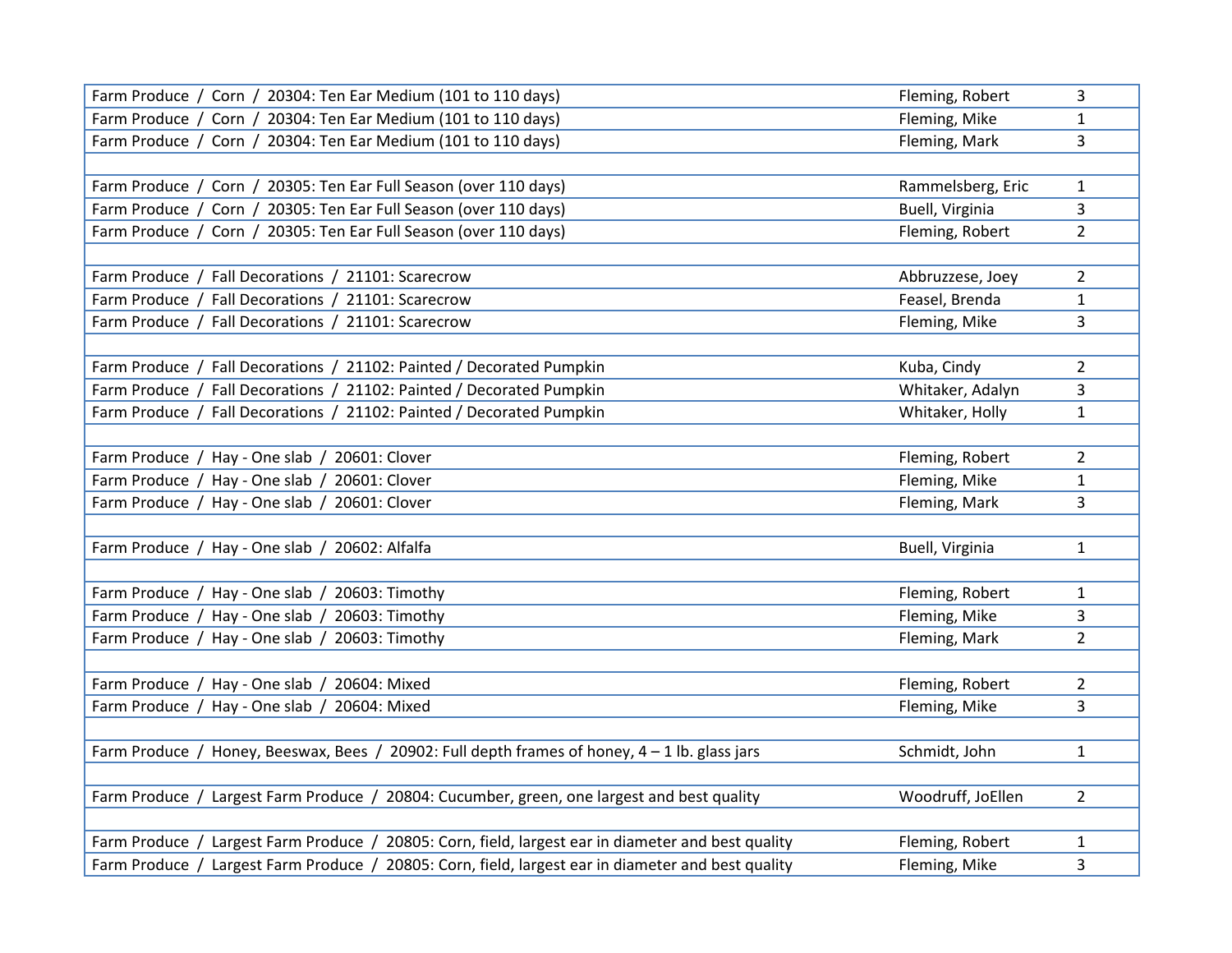| Largest Farm Produce / 20805: Corn, field, largest ear in diameter and best quality<br>Farm Produce /  | Fleming, Mark      | $\overline{2}$ |
|--------------------------------------------------------------------------------------------------------|--------------------|----------------|
|                                                                                                        |                    |                |
| 20806: Corn, field, longest ear and best quality<br>Farm Produce /<br>Largest Farm Produce             | Fleming, Robert    | 3              |
| 20806: Corn, field, longest ear and best quality<br>Largest Farm Produce<br>Farm Produce               | Fleming, Mike      | $\mathbf{1}$   |
| Largest Farm Produce /<br>20806: Corn, field, longest ear and best quality<br>Farm Produce /           | Fleming, Mark      | $\overline{2}$ |
| 20808: Watermelon, one, largest and best quality<br>Farm Produce /<br>Largest Farm Produce /           | Buell, Virginia    | $\mathbf{1}$   |
| 20809: Potato, one, largest and best quality<br>Farm Produce /<br>Largest Farm Produce                 | Miller, Dan        | $\mathbf{1}$   |
| 20811: Squash, one, largest and best quality (zucchini)<br>Farm Produce<br>Largest Farm Produce /      | Cox, Edmund        | $\mathbf{1}$   |
| 20812: Squash, one, largest and best quality (butternut)<br>Farm Produce /<br>Largest Farm Produce     | Halas, Sue         | $\mathbf{1}$   |
| Farm Produce<br>Largest Farm Produce<br>20813: Sunflower, one, largest and best quality (largest head) | Milligan, Debbie   | 2              |
| 20813: Sunflower, one, largest and best quality (largest head)<br>Farm Produce<br>Largest Farm Produce | Miller, Dan        | 3              |
| Largest Farm Produce<br>20813: Sunflower, one, largest and best quality (largest head)<br>Farm Produce | Buell, Virginia    | $\mathbf{1}$   |
| Largest Farm Produce<br>20814: Sunflower, one, tallest<br>Farm Produce                                 | Milligan, Debbie   | 3              |
| 20814: Sunflower, one, tallest<br>Farm Produce<br>Largest Farm Produce                                 | Miller, Dan        | $\mathbf{1}$   |
| Largest Farm Produce /<br>20814: Sunflower, one, tallest<br>Farm Produce /                             | Pembroke, MaryKate | $\overline{2}$ |
| Farm Produce / Largest Farm Produce /<br>20815: Tomato, one, largest and best quality                  | Miller, Dan        | $\mathbf{1}$   |
| Farm Produce<br>Largest Farm Produce<br>20817: Tallest Corn Stalk with ears and best quality           | Fleming, Robert    | 3              |
| Largest Farm Produce<br>20817: Tallest Corn Stalk with ears and best quality<br>Farm Produce           | Fleming, Mike      | 1              |
| Largest Farm Produce /<br>20817: Tallest Corn Stalk with ears and best quality<br>Farm Produce         | Fleming, Mark      | $\overline{2}$ |
| Farm Produce /<br>Largest Farm Produce<br>20819: Largest Quality Pumpkin / Squash                      | Buell, Virginia    | $\mathbf{1}$   |
| Farm Produce<br>Miscellaneous vegetables / 20701: Yellow or Green Pod Beans, best quart in pod         | Buell, Virginia    | $\mathbf{1}$   |
| Miscellaneous vegetables / 20703: Beets, Table, 3 best<br>Farm Produce /                               | Owen, Joni         | $\mathbf{1}$   |
| Miscellaneous vegetables / 20703: Beets, Table, 3 best<br>Farm Produce                                 | Buell, Virginia    | $\overline{2}$ |
| Miscellaneous vegetables / 20703: Beets, Table, 3 best<br>Farm Produce /                               | Hixson, Lori       | 3              |
|                                                                                                        |                    |                |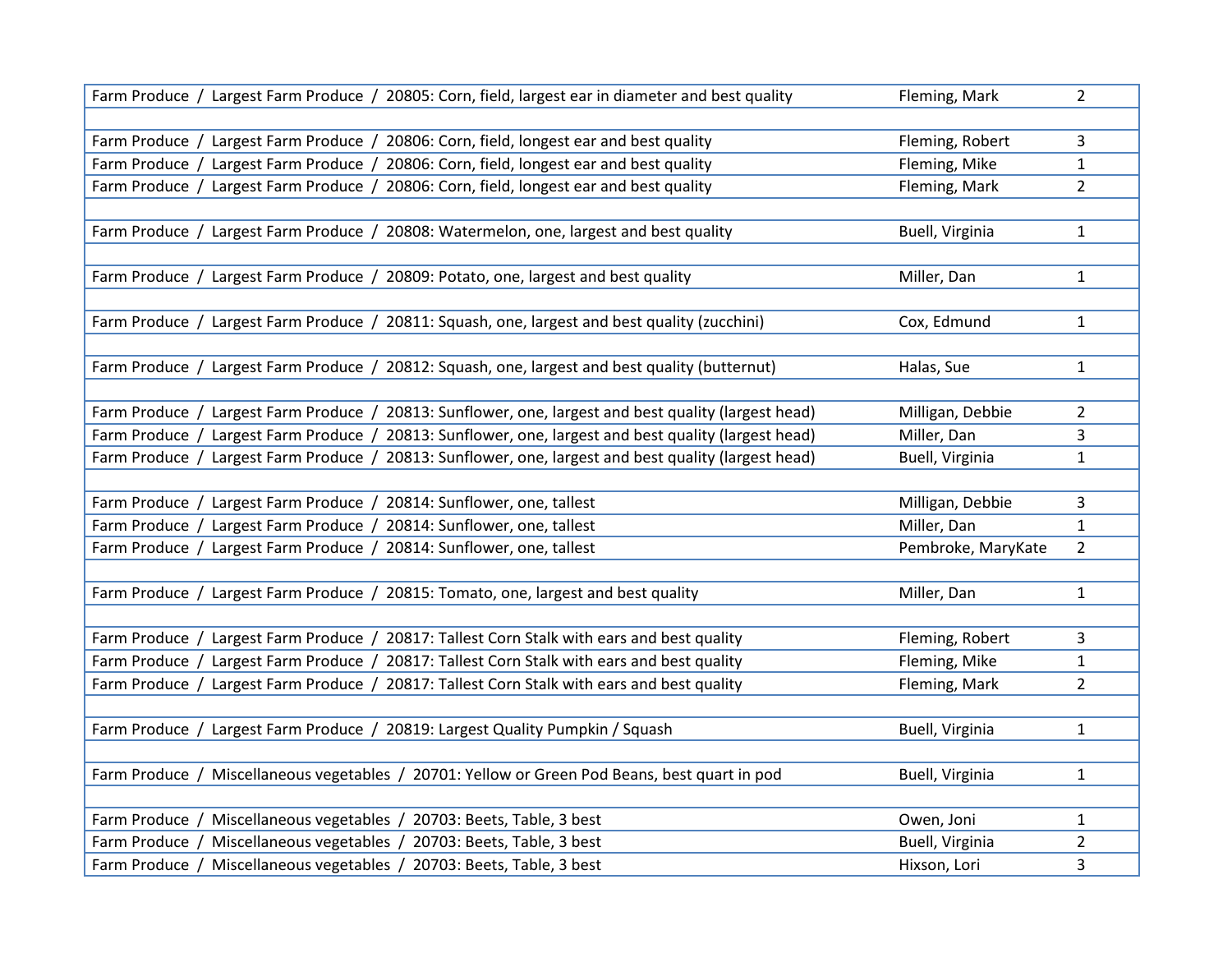| Miscellaneous vegetables /<br>Farm Produce<br>20707: Carrots, best 3                      | Halas, Sue          | $\mathbf{1}$   |
|-------------------------------------------------------------------------------------------|---------------------|----------------|
| Miscellaneous vegetables /<br>Farm Produce /<br>20707: Carrots, best 3                    | Morstadt, Georgiana | $\overline{2}$ |
| Farm Produce / Miscellaneous vegetables / 20709: Celery, best bunch                       | Buell, Virginia     | $\mathbf{1}$   |
|                                                                                           |                     |                |
| Miscellaneous vegetables / 20710: Cucumbers, slicing, best 3<br>Farm Produce /            | Buell, Virginia     | $\mathbf{1}$   |
| Miscellaneous vegetables / 20711: Cucumbers, pickling, best 3<br>Farm Produce             | Morstadt, Georgiana | $\mathbf{1}$   |
| Farm Produce<br>Miscellaneous vegetables /<br>20712: Egg Plant, best 1                    | Goodson, Bonnie     | 3              |
| Miscellaneous vegetables / 20712: Egg Plant, best 1<br>Farm Produce /                     | Cox, Edmund         | $\overline{2}$ |
| Farm Produce / Miscellaneous vegetables / 20712: Egg Plant, best 1                        | Buell, Virginia     | $\mathbf{1}$   |
| Farm Produce / Miscellaneous vegetables / 20713: Cantaloupe, best 1                       | Miller, Dan         | $\mathbf{1}$   |
| Farm Produce / Miscellaneous vegetables / 20714: Watermelon, best 1                       | Buell, Virginia     | $\mathbf{1}$   |
|                                                                                           |                     |                |
| Miscellaneous vegetables / 20715: Okra, best 3<br>Farm Produce                            | Halas, Sue          | 1              |
| Miscellaneous vegetables /<br>Farm Produce /<br>20715: Okra, best 3                       | Buell, Virginia     | $\overline{2}$ |
| Farm Produce / Miscellaneous vegetables / 20716: Onions, Red, best 3                      | Buell, Virginia     | $\mathbf{1}$   |
| Farm Produce /<br>Miscellaneous vegetables / 20717: Onions, Yellow, best 3 (Globe Shaped) | Goodson, Bonnie     | $\overline{2}$ |
| Miscellaneous vegetables / 20717: Onions, Yellow, best 3 (Globe Shaped)<br>Farm Produce   | Halas, Sue          | 3              |
| Miscellaneous vegetables / 20717: Onions, Yellow, best 3 (Globe Shaped)<br>Farm Produce / | Buell, Virginia     | $\mathbf{1}$   |
| Farm Produce /<br>Miscellaneous vegetables /<br>20718: Onions, Yellow, best 3 (Flat)      | Buell, Virginia     | $\mathbf{1}$   |
| Miscellaneous vegetables / 20722: Bell Peppers, best 3 (Green)<br>Farm Produce /          | Halas, Sue          | $\mathbf{1}$   |
| Miscellaneous vegetables / 20722: Bell Peppers, best 3 (Green)<br>Farm Produce /          | Morstadt, Georgiana | $\overline{2}$ |
| Miscellaneous vegetables / 20722: Bell Peppers, best 3 (Green)<br>Farm Produce /          | Pembroke, MaryKate  | 3              |
| Miscellaneous vegetables / 20723: Bell Peppers, best 3 (Red)<br>Farm Produce /            | Pembroke, MaryKate  | 1              |
| Miscellaneous vegetables / 20723: Bell Peppers, best 3 (Red)<br>Farm Produce /            | Buell, Virginia     | $\overline{2}$ |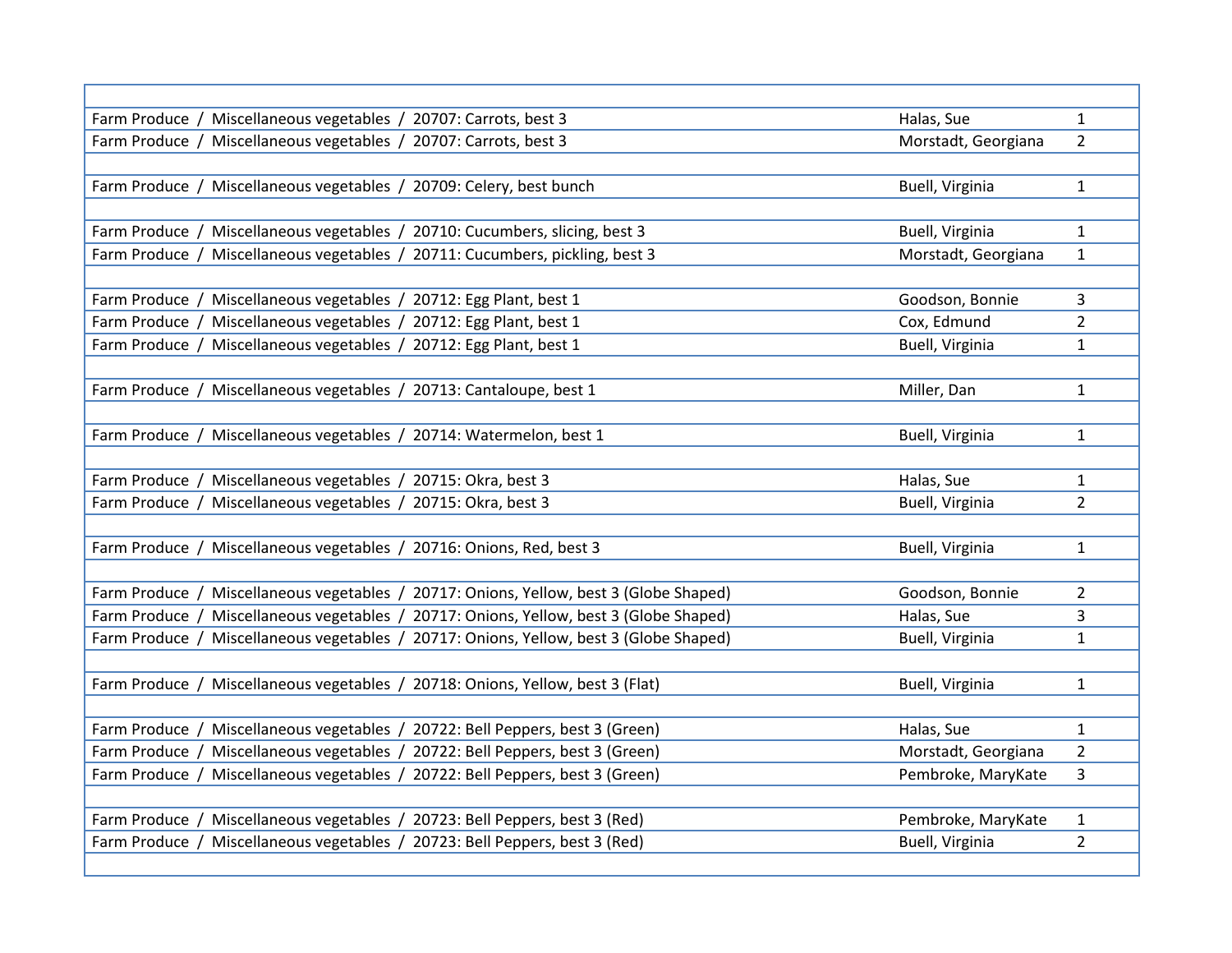| Farm Produce / Miscellaneous vegetables / 20724: Bell Peppers, best 3 (Yellow)        | Buell, Virginia           | $\mathbf{1}$   |
|---------------------------------------------------------------------------------------|---------------------------|----------------|
|                                                                                       |                           |                |
| Miscellaneous vegetables / 20725: Bell Peppers, best 3 (Purple)<br>Farm Produce       | Hixson, Lori              | $\overline{2}$ |
| Miscellaneous vegetables / 20725: Bell Peppers, best 3 (Purple)<br>Farm Produce       | Buell, Virginia           | $\mathbf{1}$   |
|                                                                                       |                           |                |
| Miscellaneous vegetables / 20726: Peppers, best 3 (Hot any color)<br>Farm Produce /   | Halas, Sue                | $\overline{2}$ |
| Farm Produce<br>Miscellaneous vegetables / 20726: Peppers, best 3 (Hot any color)     | Morstadt, Georgiana       | 3              |
| Miscellaneous vegetables / 20726: Peppers, best 3 (Hot any color)<br>Farm Produce /   | Buell, Virginia           | $\mathbf{1}$   |
|                                                                                       |                           |                |
| Farm Produce<br>Miscellaneous vegetables / 20727: Jalapeno, best 3 (Hot Green)        | Wieker, Mark and Kelsey 3 |                |
| Miscellaneous vegetables / 20727: Jalapeno, best 3 (Hot Green)<br>Farm Produce        | Hixson, Lori              | $\mathbf{1}$   |
| Farm Produce / Miscellaneous vegetables / 20727: Jalapeno, best 3 (Hot Green)         | Buell, Virginia           | $\overline{2}$ |
| Farm Produce<br>Miscellaneous vegetables / 20729: Pumpkins, best 3 (Pie) green stem   | Miller, Dan               | $\mathbf{1}$   |
|                                                                                       |                           |                |
| Miscellaneous vegetables / 20729: Pumpkins, best 3 (Pie) green stem<br>Farm Produce / | Buell, Virginia           | $\overline{2}$ |
| Miscellaneous vegetables / 20730: Pumpkins, best 1 hard green stem<br>Farm Produce /  | Goodson, Bonnie           | $\overline{2}$ |
| Miscellaneous vegetables / 20730: Pumpkins, best 1 hard green stem<br>Farm Produce    | Bergmann, Deb             | $\mathbf{1}$   |
| Miscellaneous vegetables / 20730: Pumpkins, best 1 hard green stem<br>Farm Produce /  | Buell, Virginia           | 3              |
|                                                                                       |                           |                |
| Miscellaneous vegetables / 20731: Warted pumpkin, best 1 green stem<br>Farm Produce   | Goodson, Bonnie           | $\mathbf{1}$   |
| Miscellaneous vegetables / 20731: Warted pumpkin, best 1 green stem<br>Farm Produce / | Buell, Virginia           | $\overline{2}$ |
|                                                                                       |                           |                |
| Farm Produce /<br>Miscellaneous vegetables / 20733: Rhubarb, best 5 stalks / ribs     | Miller, Dan               | $\overline{2}$ |
| Miscellaneous vegetables / 20733: Rhubarb, best 5 stalks / ribs<br>Farm Produce       | Buell, Virginia           | 3              |
| Miscellaneous vegetables / 20733: Rhubarb, best 5 stalks / ribs<br>Farm Produce /     | Burger, Tracy             | $\mathbf{1}$   |
|                                                                                       |                           |                |
| Farm Produce<br>Miscellaneous vegetables / 20737: Summer Squash, best 1, any variety  | Buell, Virginia           | $\mathbf{1}$   |
|                                                                                       |                           |                |
| Miscellaneous vegetables / 20738: Squash, best 1 (Zucchini)<br>Farm Produce /         | Goodson, Bonnie           | $\mathbf{1}$   |
| Miscellaneous vegetables / 20738: Squash, best 1 (Zucchini)<br>Farm Produce           | Cox, Edmund               | 3              |
| Miscellaneous vegetables / 20738: Squash, best 1 (Zucchini)<br>Farm Produce /         | Buell, Virginia           | $\overline{2}$ |
|                                                                                       |                           |                |
| Miscellaneous vegetables / 20739: Squash, best 1, any variety<br>Farm Produce /       | Cox, Edmund               | 3              |
| Farm Produce / Miscellaneous vegetables / 20739: Squash, best 1, any variety          | Halas, Sue                | $\mathbf{1}$   |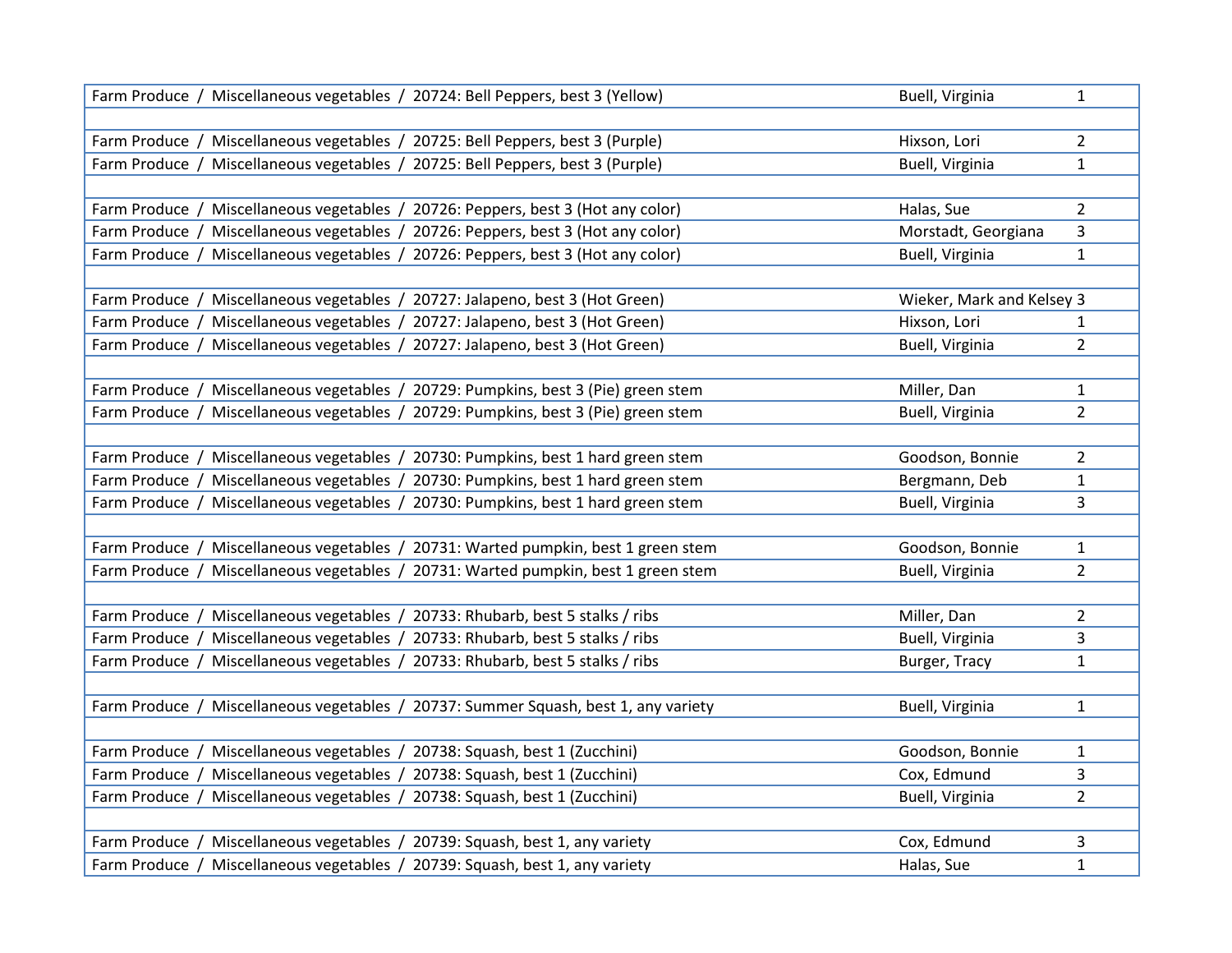| Farm Produce / Miscellaneous vegetables / 20739: Squash, best 1, any variety                                  | Buell, Virginia     | $\overline{2}$ |
|---------------------------------------------------------------------------------------------------------------|---------------------|----------------|
|                                                                                                               |                     |                |
| Miscellaneous vegetables / 20740: Swiss Chard, best 5 stalks / ribs<br>Farm Produce /                         | Burger, Tracy       | $\mathbf{1}$   |
| Miscellaneous vegetables / 20744: Tomatoes, best 10 (Small Yellow)<br>Farm Produce /                          | Goodson, Bonnie     | $\overline{2}$ |
| Miscellaneous vegetables / 20744: Tomatoes, best 10 (Small Yellow)<br>Farm Produce                            | Cox, Edmund         | 3              |
| Farm Produce /<br>Miscellaneous vegetables / 20744: Tomatoes, best 10 (Small Yellow)                          | Buell, Virginia     | $\mathbf{1}$   |
| Miscellaneous vegetables / 20745: Tomatoes, best 10 (Small Red cherry)<br>Farm Produce                        | Hixson, Lori        | $\mathbf{1}$   |
| Miscellaneous vegetables / 20745: Tomatoes, best 10 (Small Red cherry)<br>Farm Produce /                      | Miller, Dan         | 3              |
| Farm Produce / Miscellaneous vegetables / 20745: Tomatoes, best 10 (Small Red cherry)                         | Buell, Virginia     | $\overline{2}$ |
| Farm Produce /<br>Miscellaneous vegetables / 20746: Tomatoes, best 3 (Red Other Variety)                      | Morstadt, Georgiana | $\overline{2}$ |
|                                                                                                               |                     |                |
| Miscellaneous vegetables / 20746: Tomatoes, best 3 (Red Other Variety)<br>Farm Produce                        | Buell, Virginia     | $\mathbf{1}$   |
| Miscellaneous vegetables / 20746: Tomatoes, best 3 (Red Other Variety)<br>Farm Produce /                      | Acker, Nicki        | 3              |
| Farm Produce / Miscellaneous vegetables / 20748: Tomatoes, best 3 (Heirloom)                                  | Buell, Virginia     | $\mathbf{1}$   |
| Miscellaneous vegetables / 20749: Tomatoes, best 3 (Yellow)<br>Farm Produce /                                 | Goodson, Bonnie     | $\mathbf{1}$   |
| Miscellaneous vegetables / 20750: Tomatoes, best 3 (Roma)<br>Farm Produce /                                   | Goodson, Bonnie     | $\overline{2}$ |
| Miscellaneous vegetables / 20750: Tomatoes, best 3 (Roma)<br>Farm Produce /                                   | Burger, Tracy       | $\mathbf{1}$   |
| Miscellaneous vegetables / 20752: Display of 5 Different Vegetables in 18" Square Container<br>Farm Produce / | Goodson, Bonnie     | $\overline{2}$ |
| Miscellaneous vegetables / 20752: Display of 5 Different Vegetables in 18" Square Container<br>Farm Produce / | Buell, Virginia     | $\mathbf{1}$   |
| Farm Produce<br>Miscellaneous vegetables / 20753: Most unusual produce item, 1, judges opinion                | Miller, Dan         | $\overline{2}$ |
| Farm Produce<br>Miscellaneous vegetables / 20753: Most unusual produce item, 1, judges opinion                | Buell, Virginia     | $\mathbf{1}$   |
|                                                                                                               |                     |                |
| Farm Produce /<br>Potatoes - One peck / 20501: Red Pontiac                                                    | Goodson, Bonnie     | $\mathbf{1}$   |
| Potatoes - One peck / 20501: Red Pontiac<br>Farm Produce /                                                    | Buell, Virginia     | $\overline{2}$ |
| Farm Produce / Potatoes - One peck / 20502: Any other red variety                                             | Miller, Dan         | $\mathbf{1}$   |
|                                                                                                               |                     |                |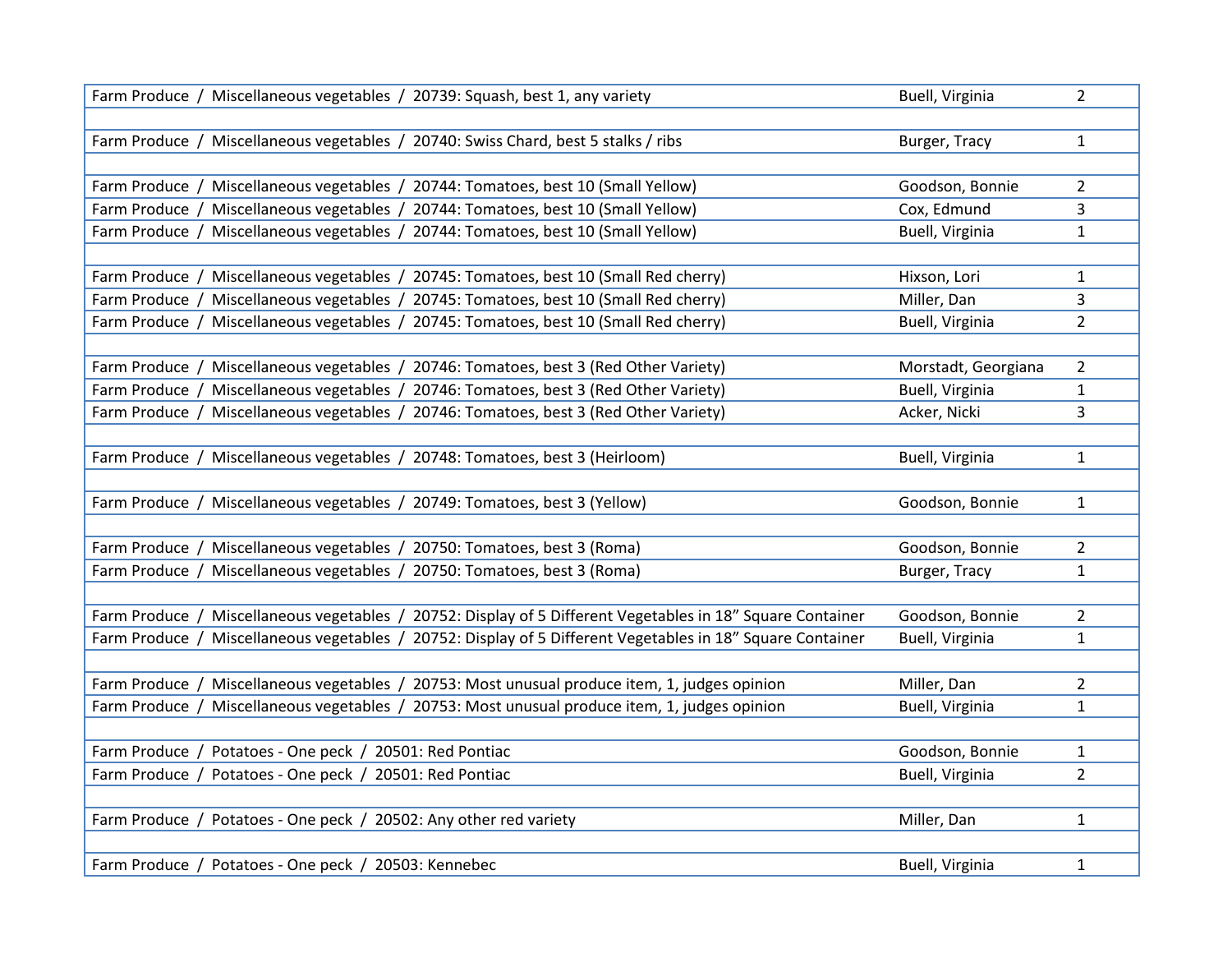| Farm Produce / Potatoes - One peck / 20505: Yukon Gold                                                                          | Goodson, Bonnie    | 1              |
|---------------------------------------------------------------------------------------------------------------------------------|--------------------|----------------|
| Farm Produce / Potatoes - One peck / 20505: Yukon Gold                                                                          | Buell, Virginia    | $\overline{2}$ |
|                                                                                                                                 |                    |                |
| Farm Produce / Soybeans / 20102: Five Stalks, Any variety, under 130 days                                                       | Fleming, Robert    | 3              |
| Farm Produce / Soybeans / 20102: Five Stalks, Any variety, under 130 days                                                       | Fleming, Mike      | $\mathbf{1}$   |
| Farm Produce / Soybeans / 20102: Five Stalks, Any variety, under 130 days                                                       | Fleming, Mark      | $\overline{2}$ |
|                                                                                                                                 |                    |                |
| Farm Produce / Soybeans / 20104: Five Stalks, Any Variety, over 130 days                                                        | Fleming, Robert    | 1              |
| Farm Produce / Soybeans / 20104: Five Stalks, Any Variety, over 130 days                                                        | Fleming, Mike      | $\overline{2}$ |
| Farm Produce / Soybeans / 20104: Five Stalks, Any Variety, over 130 days                                                        | Fleming, Mark      | 3              |
|                                                                                                                                 |                    |                |
| Farm Produce / Tree Nuts / 21001: Walnut, any variety                                                                           | Acker, Nicki       | $\mathbf{1}$   |
|                                                                                                                                 |                    |                |
| Farm Produce / Wheat / 20201: Wheat Any Name Variety                                                                            | Rammelsberg, Eric  | $\overline{2}$ |
| Farm Produce / Wheat / 20201: Wheat Any Name Variety                                                                            | Thorston, John     | 3              |
| Farm Produce / Wheat / 20201: Wheat Any Name Variety                                                                            | Thurston, Lizabeth | $\mathbf{1}$   |
|                                                                                                                                 |                    |                |
| Flowers / Horticulture--Saturday / Horticulture / 31040: Tuberous Begonia - Camellia type, one bloom, two leave Miller, Susan   |                    | $\mathbf{1}$   |
|                                                                                                                                 |                    |                |
| Flowers / Horticulture--Saturday / Horticulture / 31041: Sedum- One Spray                                                       | Champa, Carol      | 3              |
| Flowers / Horticulture--Saturday / Horticulture / 31041: Sedum- One Spray                                                       | Miller, Susan      | $\mathbf{1}$   |
| Flowers / Horticulture--Saturday / Horticulture / 31041: Sedum- One Spray                                                       | Burger, Tracy      | $\overline{2}$ |
|                                                                                                                                 |                    |                |
| Flowers / Horticulture--Saturday / Horticulture / 31043: Celosia-Plumosa (any color) one bloom, naturally grown, Cox, Edmund    |                    | $\mathbf{1}$   |
|                                                                                                                                 |                    |                |
| Flowers / Horticulture--Saturday / Horticulture / 31044: Marigold, petite type, yellow or orange, one spray                     | Hickman, Linda     | $\mathbf{1}$   |
| Flowers / Horticulture--Saturday / Horticulture / 31044: Marigold, petite type, yellow or orange, one spray                     | Woodruff, JoEllen  | 3              |
|                                                                                                                                 |                    |                |
| Flowers / Horticulture--Saturday / Horticulture / 31045: Lavendar, Single sprig, any color                                      | Champa, Carol      | $\overline{2}$ |
| Flowers / Horticulture--Saturday / Horticulture / 31045: Lavendar, Single sprig, any color                                      | Hixson, Lori       | $\mathbf{1}$   |
|                                                                                                                                 |                    |                |
| Flowers / Horticulture--Saturday / Horticulture / 31051: Dahlia, one bloom, any variety or type, 8" and over, disbiCrum, Dwight |                    | $\mathbf{1}$   |
| Flowers / Horticulture--Saturday / Horticulture / 31052: Dahlia, one bloom, any variety or type, 4" to 8", disbudd Crum, Dwight |                    | $\mathbf{1}$   |
|                                                                                                                                 |                    |                |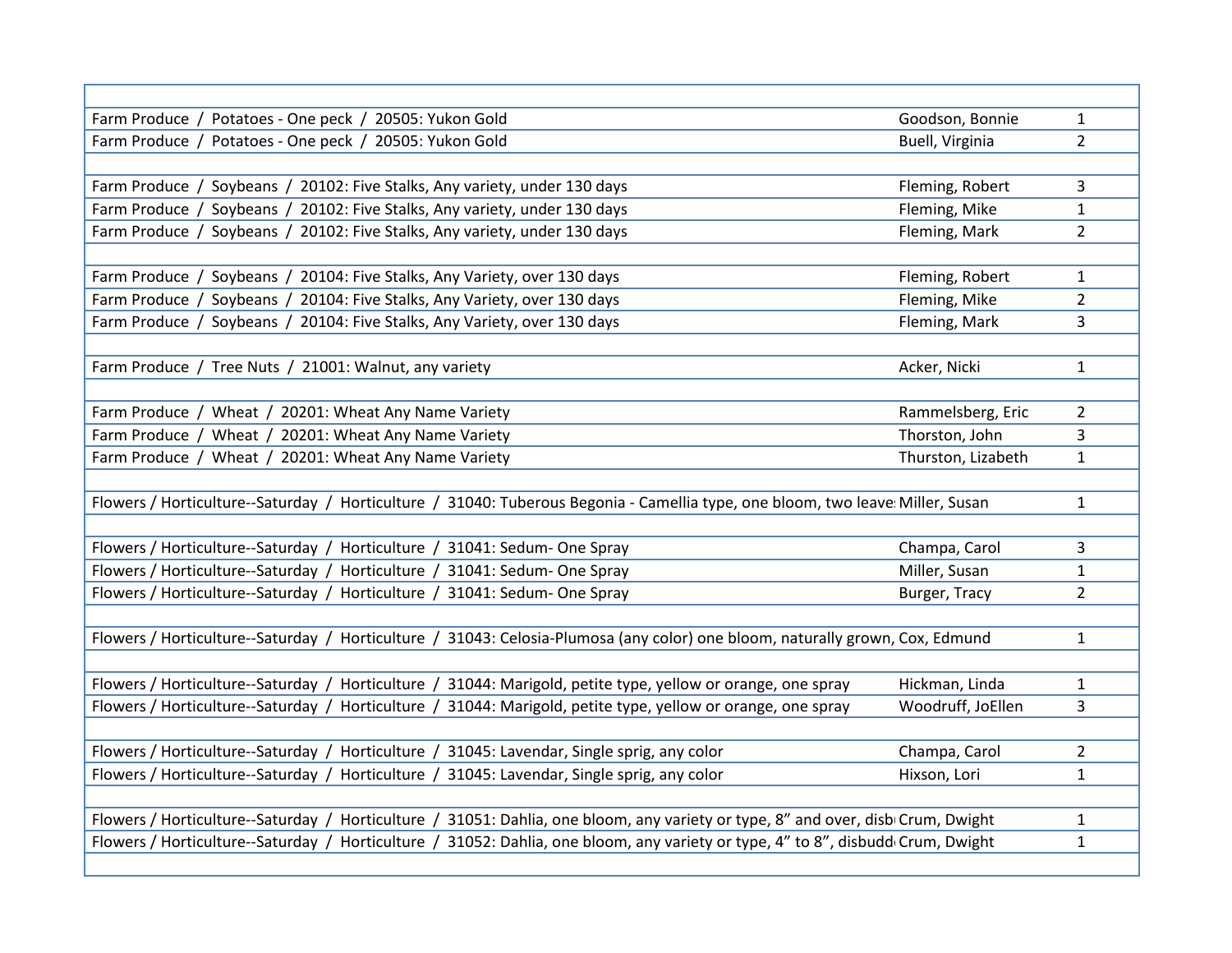| 31053: Dahlia, three blooms, any variety, 2" to 4" disbudded wit Daily, Diana<br>Flowers / Horticulture--Saturday / Horticulture / |               | $\overline{2}$ |
|------------------------------------------------------------------------------------------------------------------------------------|---------------|----------------|
| Flowers / Horticulture--Saturday / Horticulture /<br>31053: Dahlia, three blooms, any variety, 2" to 4" disbudded wit Crum, Dwight |               | $\mathbf{1}$   |
|                                                                                                                                    |               |                |
| Flowers / Horticulture--Saturday / Horticulture /<br>31055: Hosta Leaf, one single mature leaf                                     | Singer, Nancy | 3              |
| Flowers / Horticulture--Saturday / Horticulture /<br>31055: Hosta Leaf, one single mature leaf                                     | Cox, Edmund   | $\overline{2}$ |
| Flowers / Horticulture--Saturday / Horticulture<br>31055: Hosta Leaf, one single mature leaf                                       | Miller, Susan | $\mathbf{1}$   |
|                                                                                                                                    |               |                |
| Flowers / Horticulture--Saturday / Horticulture /<br>31056: Hydrangea, single flowering spray dry or fresh                         | Hixson, Lori  | $\overline{2}$ |
| Flowers / Horticulture--Saturday / Horticulture /<br>31056: Hydrangea, single flowering spray dry or fresh                         | Miller, Susan | 3              |
| Flowers / Horticulture--Saturday / Horticulture<br>31056: Hydrangea, single flowering spray dry or fresh                           | Burger, Tracy | $\mathbf{1}$   |
|                                                                                                                                    |               |                |
| Flowers / Horticulture--Saturday / Horticulture /<br>31057: Chrysanthemum, disbudded garden variety, one bloom                     | Singer, Nancy | 3              |
| Flowers / Horticulture--Saturday / Horticulture /<br>31057: Chrysanthemum, disbudded garden variety, one bloom                     | Miller, Susan | $\overline{2}$ |
|                                                                                                                                    |               |                |
| Flowers / Horticulture--Saturday / Horticulture / 31058: Sunflower, any color, one bloom 2-6", disbudded, maxin Daily, Diana       |               | $\overline{2}$ |
|                                                                                                                                    |               |                |
| Flowers / Horticulture--Saturday / Horticulture /<br>31059: Chrysanthemum one spray                                                | Singer, Nancy | $\overline{2}$ |
| Flowers / Horticulture--Saturday / Horticulture<br>31059: Chrysanthemum one spray                                                  | Hixson, Lori  | 3              |
| Flowers / Horticulture--Saturday / Horticulture<br>31059: Chrysanthemum one spray                                                  | Miller, Susan | $\mathbf{1}$   |
|                                                                                                                                    |               |                |
| Flowers / Horticulture--Saturday / Horticulture /<br>31060: Coleus-One stem with leaves max 18" tall                               | Champa, Carol | $\overline{2}$ |
| Flowers / Horticulture--Saturday / Horticulture<br>31060: Coleus-One stem with leaves max 18" tall                                 | Hixson, Lori  | $\mathbf{1}$   |
| Flowers / Horticulture--Saturday / Horticulture<br>31060: Coleus-One stem with leaves max 18" tall                                 | Burger, Tracy | 3              |
|                                                                                                                                    |               |                |
| Flowers / Horticulture--Saturday / Horticulture / 31061: Gloriosa Daisy, three blooms, same variety                                | Miller, Susan | 3              |
|                                                                                                                                    |               |                |
| Flowers / Horticulture--Saturday / Horticulture /<br>31062: Ornamental Grass Plumes, 3 plumes                                      | Singer, Nancy | $\mathbf{1}$   |
|                                                                                                                                    |               |                |
| Flowers / Horticulture--Saturday / Miscellaneous /<br>31163: Wreaths--Patriotic Wreath                                             | Singer, Nancy | $\overline{2}$ |
|                                                                                                                                    |               |                |
| Flowers / Horticulture--Saturday / Miscellaneous / 31164: Wreaths--Christmas with fresh material                                   | Singer, Nancy | $\mathbf{1}$   |
|                                                                                                                                    |               |                |
| Flowers / Horticulture--Saturday / Miscellaneous / 31165: Wreaths--Autumn Wreath                                                   | Singer, Nancy | $\mathbf{1}$   |
|                                                                                                                                    |               |                |
| Flowers / Horticulture--Saturday / Miscellaneous / 31169: House Plants--Succulents, dish garden, three or more v Champa, Carol     |               | $\mathbf{1}$   |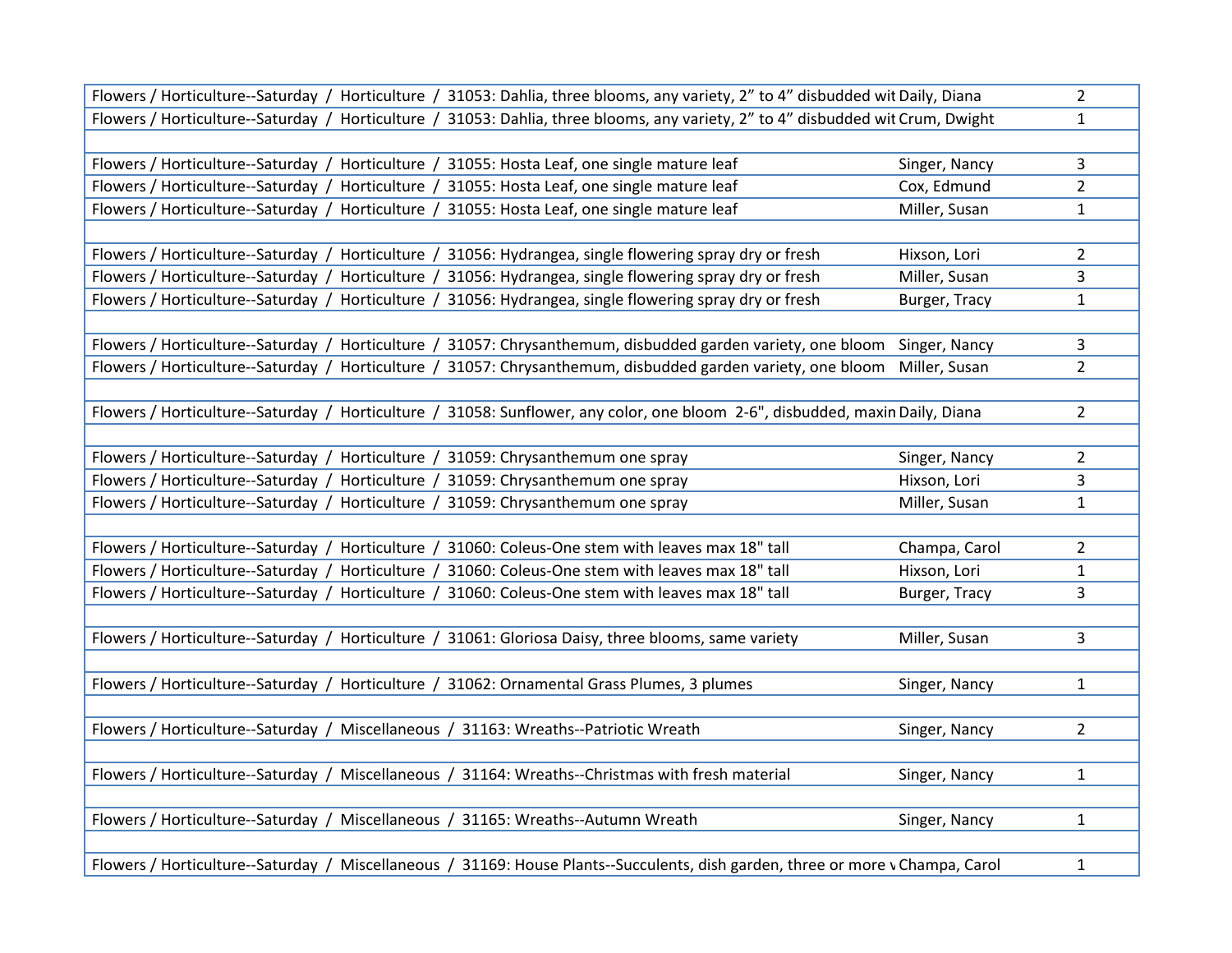| Flowers / Horticulture--Saturday / Miscellaneous / 31169: House Plants--Succulents, dish garden, three or more v Monska, Lori      | $\overline{2}$ |
|------------------------------------------------------------------------------------------------------------------------------------|----------------|
|                                                                                                                                    |                |
| Flowers / Horticulture--Saturday / Miscellaneous / 31170: House Plants--Foliage Plant; not a vine, all green<br>Champa, Carol      | $\overline{2}$ |
| Flowers / Horticulture--Saturday /<br>Miscellaneous /<br>31170: House Plants--Foliage Plant; not a vine, all green<br>Hixson, Lori | 3              |
| Flowers / Horticulture--Saturday / Miscellaneous /<br>31170: House Plants--Foliage Plant; not a vine, all green<br>Burger, Tracy   | $\mathbf{1}$   |
|                                                                                                                                    |                |
| Flowers / Horticulture--Saturday / Miscellaneous / 31171: House Plants--Foliage Plant; not a vine, all green tropic Champa, Carol  | $\mathbf{1}$   |
|                                                                                                                                    |                |
| Flowers / Horticulture--Saturday / Miscellaneous / 31172: House Plants--Foliage Plant; not a vine, variegated<br>Champa, Carol     | $\mathbf{1}$   |
| Flowers / Horticulture--Saturday / Miscellaneous / 31172: House Plants--Foliage Plant; not a vine, variegated<br>Miller, Susan     | $\overline{2}$ |
| Flowers / Horticulture--Saturday / Miscellaneous / 31174: House Plants--Any other tropical plant<br>Hixson, Lori                   | $\mathbf{1}$   |
| Flowers / Horticulture--Saturday / Miscellaneous / 31175: House Plants--Begonia, except Tuberous<br>Champa, Carol                  | $\mathbf{1}$   |
|                                                                                                                                    |                |
| Flowers / Horticulture--Saturday / Miscellaneous / 31176: House Plants--Geranium, Fancy or scented<br>Champa, Carol                | $\mathbf{1}$   |
|                                                                                                                                    |                |
| Flowers / Horticulture--Saturday / Miscellaneous / 31177: House Plants--Geranium, Zonal<br>Champa, Carol                           | $\overline{2}$ |
| Flowers / Horticulture--Saturday / Miscellaneous / 31179: House Plants--African Violet, one crown, double bloom Miller, Susan      | $\mathbf{1}$   |
|                                                                                                                                    |                |
| Flowers / Horticulture--Saturday / Miscellaneous / 31182: House Plants--Begonia Tuberous<br>Champa, Carol                          | $\mathbf{1}$   |
| Flowers / Horticulture--Saturday / Miscellaneous / 31183: Annual Flower Planter-Theme Patriotic 3 or more varie Champa, Carol      | $\overline{2}$ |
| Flowers / Horticulture--Saturday / Miscellaneous / 31184: Herbs--Collection of herbs, 3 or more varieties, well es Champa, Carol   |                |
|                                                                                                                                    | $\mathbf{1}$   |
| Flowers / Horticulture--Saturday /<br>Miscellaneous / 31185: Artistic Design "On Top of Old Smokey (vertical design) Daily, Diana  | $\overline{2}$ |
| Flowers / Horticulture--Saturday / Miscellaneous / 31185: Artistic Design "On Top of Old Smokey (vertical design) Singer, Nancy    | $\mathbf{1}$   |
| Flowers / Horticulture--Saturday / Miscellaneous / 31185: Artistic Design "On Top of Old Smokey (vertical design) Miller, Susan    | 3              |
|                                                                                                                                    |                |
| Flowers / Horticulture--Saturday / Miscellaneous / 31186: Artistic Design Carefree Highway (stretch design)<br>Daily, Diana        | $\mathbf{1}$   |
| Flowers / Horticulture--Saturday / Miscellaneous / 31186: Artistic Design Carefree Highway (stretch design)<br>Singer, Nancy       | $\overline{2}$ |
| Flowers / Horticulture--Saturday / Miscellaneous / 31187: Artistic Design- I'll be Seeing You (oriental design)<br>Daily, Diana    | $\overline{2}$ |
|                                                                                                                                    |                |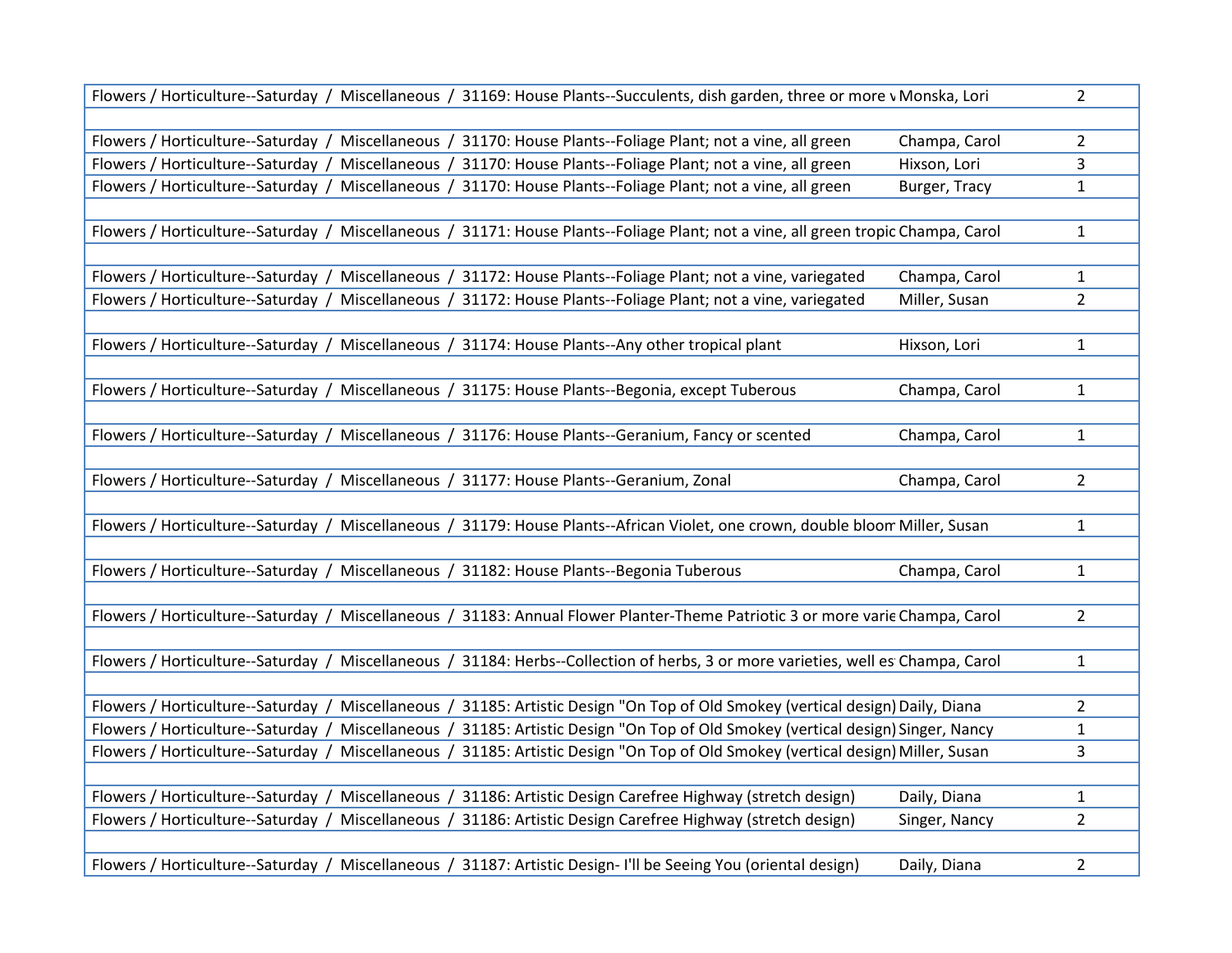| Flowers / Horticulture--Saturday / Miscellaneous / 31187: Artistic Design- I'll be Seeing You (oriental design)<br>Singer, Nancy    | $\mathbf{1}$   |
|-------------------------------------------------------------------------------------------------------------------------------------|----------------|
| Flowers / Horticulture--Saturday / Miscellaneous / 31187: Artistic Design- I'll be Seeing You (oriental design)<br>Miller, Susan    | 3              |
|                                                                                                                                     |                |
| Flowers / Horticulture--Saturday / Miscellaneous<br>31188: Artistic Design-Singing in the Rain (featuring water)<br>Daily, Diana    | $\mathbf{1}$   |
| Flowers / Horticulture--Saturday / Miscellaneous<br>31188: Artistic Design-Singing in the Rain (featuring water)<br>Singer, Nancy   | $\overline{2}$ |
| Flowers / Horticulture--Saturday / Miscellaneous<br>31188: Artistic Design-Singing in the Rain (featuring water)<br>Miller, Susan   | 3              |
|                                                                                                                                     |                |
| / 31189: Artistic Design-Somewhere Over the Rainbow (designe Daily, Diana<br>Flowers / Horticulture--Saturday / Miscellaneous       | $\mathbf{1}$   |
| Flowers / Horticulture--Saturday / Miscellaneous<br>31189: Artistic Design-Somewhere Over the Rainbow (designe Singer, Nancy        | 3              |
| Flowers / Horticulture--Saturday / Miscellaneous<br>31189: Artistic Design-Somewhere Over the Rainbow (designe Miller, Susan        | $\overline{2}$ |
|                                                                                                                                     |                |
| Flowers / Horticulture--Saturday / Miscellaneous<br>31190: Artistic Design- Candle in the Wind (including a candle) Daily, Diana    | $\mathbf{1}$   |
| Flowers / Horticulture--Saturday / Miscellaneous<br>31190: Artistic Design- Candle in the Wind (including a candle) Singer, Nancy   | $\overline{2}$ |
| Flowers / Horticulture--Saturday / Miscellaneous /<br>31190: Artistic Design- Candle in the Wind (including a candle) Miller, Susan | 3              |
|                                                                                                                                     |                |
| Flowers / Horticulture--Saturday / Miscellaneous / 31191: Artistic Design-: Jump Around (showing motion)<br>Daily, Diana            | $\mathbf{1}$   |
| Flowers / Horticulture--Saturday / Miscellaneous<br>31191: Artistic Design-: Jump Around (showing motion)<br>Champa, Carol          | 3              |
| Flowers / Horticulture--Saturday / Miscellaneous / 31191: Artistic Design-: Jump Around (showing motion)<br>Miller, Susan           | $\overline{2}$ |
|                                                                                                                                     |                |
| Flowers / Horticulture--Saturday / Miscellaneous<br>31192: Artistic Design - Where have all the Flowers Gone? (incl Daily, Diana    | $\mathbf{1}$   |
| Flowers / Horticulture--Saturday / Miscellaneous<br>31192: Artistic Design - Where have all the Flowers Gone? (incl Champa, Carol   | $\overline{2}$ |
| Flowers / Horticulture--Saturday / Miscellaneous<br>31192: Artistic Design - Where have all the Flowers Gone? (incl Singer, Nancy   | 3              |
|                                                                                                                                     |                |
| Flowers / Horticulture--Saturday / Roses / 30918: Shrub Rose Knockout--Pink (To be shown as grown)<br>Woodruff, JoEllen             | 3              |
| Flowers / Horticulture--Saturday / Roses / 30918: Shrub Rose Knockout--Pink (To be shown as grown)<br>Hixson, Lori                  | $\overline{2}$ |
|                                                                                                                                     |                |
| Flowers / Horticulture--Wednesday / Horticulture / 31340: Tuberous Begonia - Camellia type, one bloom, two lea Champa, Carol        | $\overline{2}$ |
| Flowers / Horticulture--Wednesday / Horticulture / 31340: Tuberous Begonia - Camellia type, one bloom, two lea Miller, Susan        | $\mathbf{1}$   |
|                                                                                                                                     |                |
| Flowers / Horticulture--Wednesday / Horticulture / 31341: Sedum-One Spray<br>Champa, Carol                                          | $\mathbf{1}$   |
| Flowers / Horticulture--Wednesday / Horticulture / 31341: Sedum-One Spray<br>Singer, Nancy                                          | 3              |
| Flowers / Horticulture--Wednesday / Horticulture / 31341: Sedum-One Spray<br>Miller, Susan                                          | $\overline{2}$ |
|                                                                                                                                     |                |
| Flowers / Horticulture--Wednesday / Horticulture / 31343: Celosia-Plumosa (any color)one bloom, naturally grow Singer, Nancy        | 3              |
| Flowers / Horticulture--Wednesday / Horticulture / 31343: Celosia-Plumosa (any color) one bloom, naturally grow Cox, Edmund         | $\overline{2}$ |
|                                                                                                                                     |                |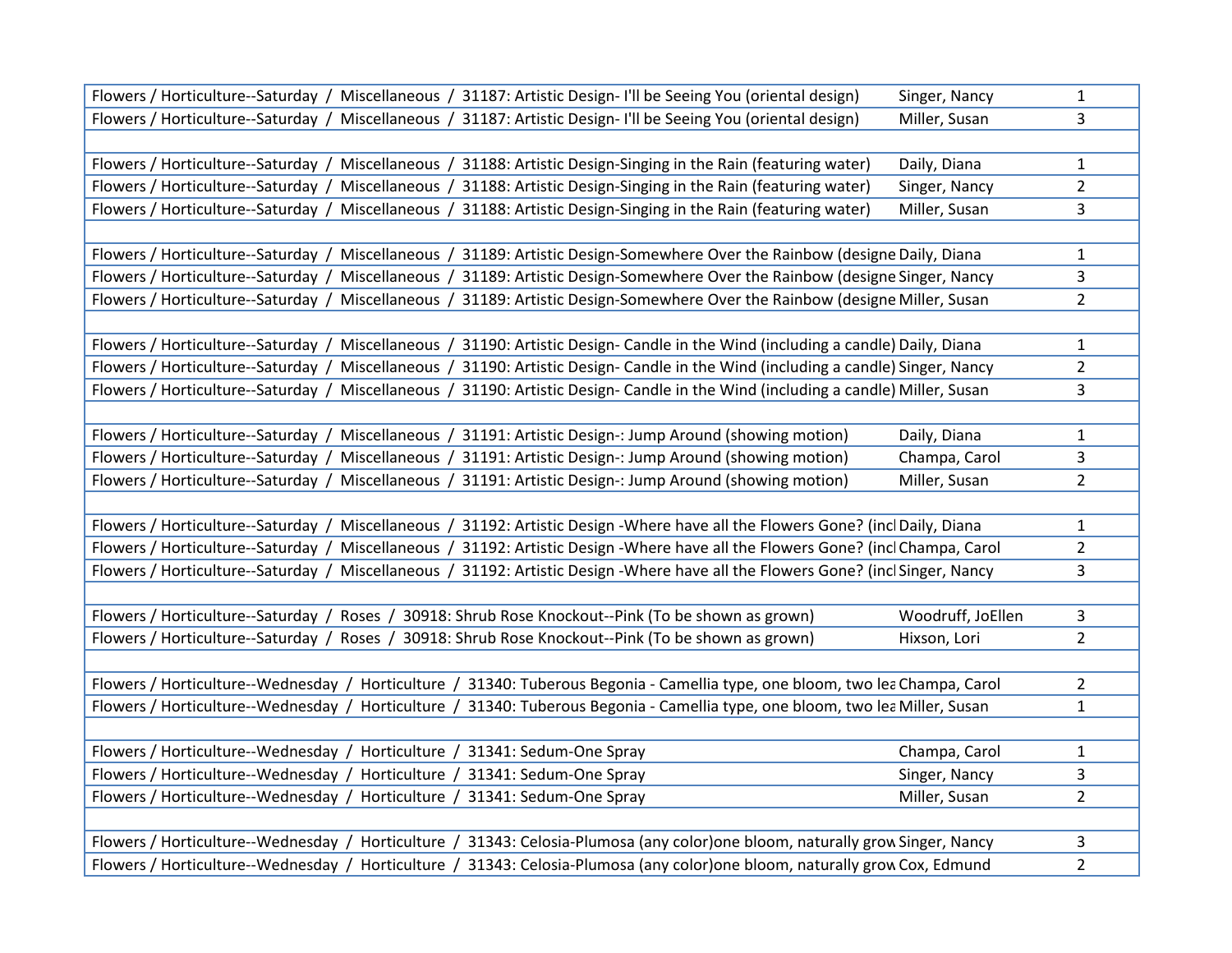| Flowers / Horticulture--Wednesday / Horticulture / 31345: Lavendar. Single Sprig, any color                                                             | Champa, Carol | $\overline{2}$ |
|---------------------------------------------------------------------------------------------------------------------------------------------------------|---------------|----------------|
| Flowers / Horticulture--Wednesday / Horticulture / 31345: Lavendar. Single Sprig, any color                                                             | Hixson, Lori  | $\mathbf{1}$   |
|                                                                                                                                                         |               |                |
| Flowers / Horticulture--Wednesday / Horticulture / 31355: Hosta Leaf, one single mature leaf                                                            | Singer, Nancy | $\mathbf{1}$   |
| Flowers / Horticulture--Wednesday / Horticulture / 31355: Hosta Leaf, one single mature leaf                                                            | Cox, Edmund   | $\overline{2}$ |
| Flowers / Horticulture--Wednesday / Horticulture / 31355: Hosta Leaf, one single mature leaf                                                            | Miller, Susan | 3              |
|                                                                                                                                                         |               |                |
| Flowers / Horticulture--Wednesday / Horticulture / 31356: Hydrangea, single flowering spray dry or fresh                                                | Singer, Nancy | $\overline{2}$ |
| Flowers / Horticulture--Wednesday / Horticulture / 31356: Hydrangea, single flowering spray dry or fresh                                                | Hixson, Lori  | $\mathbf{1}$   |
| Flowers / Horticulture--Wednesday / Horticulture / 31356: Hydrangea, single flowering spray dry or fresh                                                | Miller, Susan | 3              |
|                                                                                                                                                         |               |                |
| Flowers / Horticulture--Wednesday / Horticulture / 31357: Chrysanthemum, disbudded garden variety, one bloor Singer, Nancy                              |               | $\overline{2}$ |
| Flowers / Horticulture--Wednesday / Horticulture / 31357: Chrysanthemum, disbudded garden variety, one bloor Miller, Susan                              |               | 3              |
|                                                                                                                                                         |               |                |
| Flowers / Horticulture--Wednesday / Horticulture / 31359: Chrysanthemum one spray                                                                       | Singer, Nancy | 3              |
| Flowers / Horticulture--Wednesday / Horticulture /<br>31359: Chrysanthemum one spray                                                                    | Hixson, Lori  | $\overline{2}$ |
| Flowers / Horticulture--Wednesday / Horticulture /<br>31359: Chrysanthemum one spray                                                                    | Miller, Susan | $\mathbf{1}$   |
|                                                                                                                                                         |               |                |
| Flowers / Horticulture--Wednesday / Horticulture / 31360: Coleus- One Stem with leaves max 18" tall                                                     | Daily, Diana  | 3              |
| Flowers / Horticulture--Wednesday / Horticulture / 31360: Coleus- One Stem with leaves max 18" tall                                                     | Champa, Carol | $\overline{2}$ |
| Flowers / Horticulture--Wednesday / Horticulture / 31360: Coleus- One Stem with leaves max 18" tall                                                     | Hixson, Lori  | 1              |
|                                                                                                                                                         |               |                |
| Flowers / Horticulture--Wednesday / Horticulture / 31361: Gloriosa Daisy, three blooms, same variety                                                    | Miller, Susan | $\mathbf{1}$   |
|                                                                                                                                                         |               |                |
| Flowers / Horticulture--Wednesday / Horticulture / 31362: Ornamental Grass Plumes, 3 plumes                                                             | Singer, Nancy | $\mathbf{1}$   |
|                                                                                                                                                         |               |                |
| Flowers / Horticulture--Wednesday /<br>Horticulture /<br>31363: Artistic Design- Blue on Blue (including blue flowers in Daily, Diana<br>Horticulture / |               | $\mathbf{1}$   |
| Flowers / Horticulture--Wednesday /<br>31363: Artistic Design- Blue on Blue (including blue flowers in Champa, Carol                                    |               | 2              |
| Flowers / Horticulture--Wednesday / Horticulture /<br>31363: Artistic Design- Blue on Blue (including blue flowers in Singer, Nancy                     |               | 3              |
| Flowers / Horticulture--Wednesday / Horticulture / 31364: Artistic Design-Listen to the Mockingbird (parallel desi Daily, Diana                         |               | $\overline{2}$ |
| Flowers / Horticulture--Wednesday / Horticulture /<br>31364: Artistic Design-Listen to the Mockingbird (parallel desi Singer, Nancy                     |               | $\mathbf{1}$   |
|                                                                                                                                                         |               |                |
| Flowers / Horticulture--Wednesday / Horticulture / 31365: Artistic Design- Country Roads (incorporating wood)                                           | Daily, Diana  | $\mathbf{1}$   |
|                                                                                                                                                         |               |                |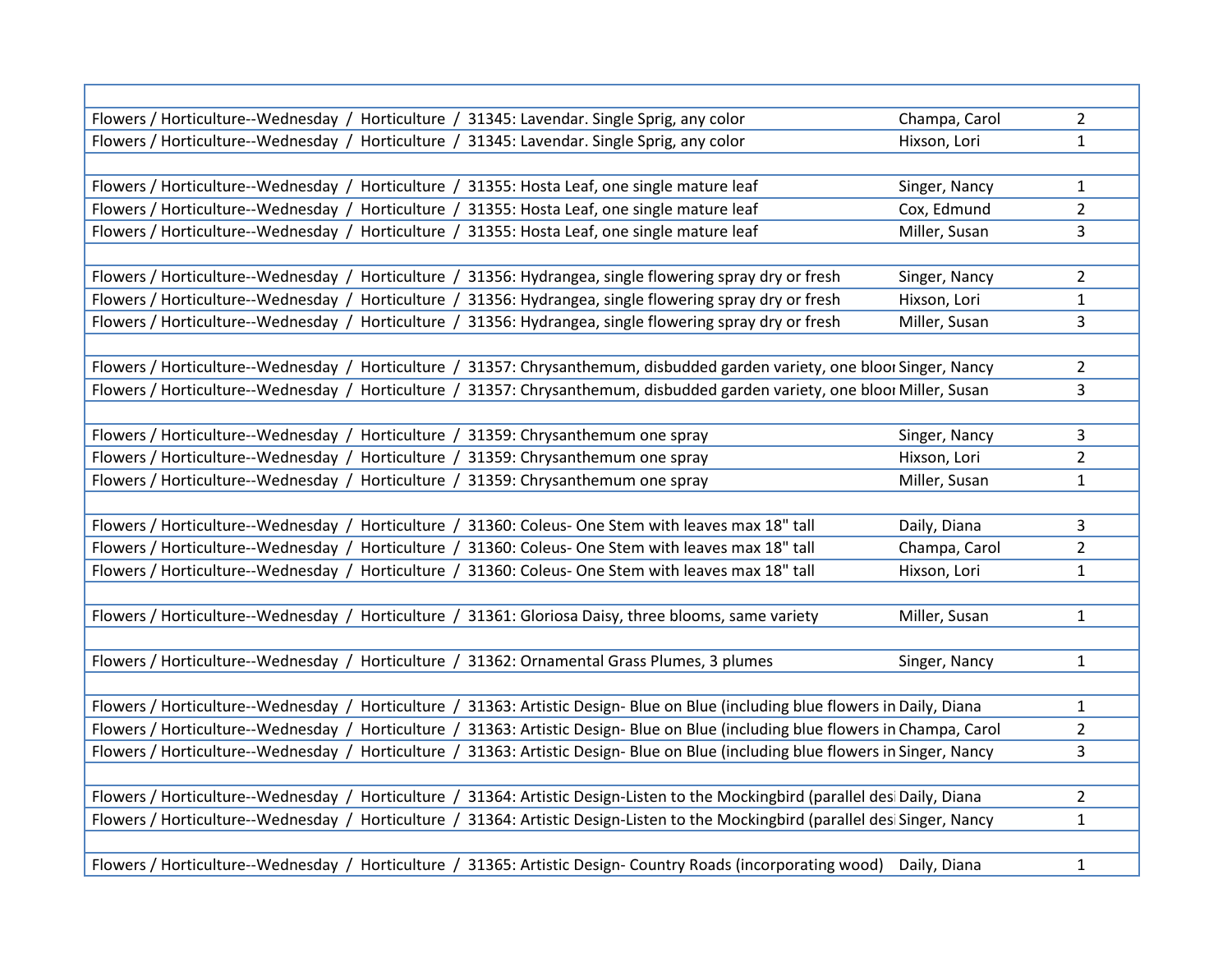| Flowers / Horticulture--Wednesday / Horticulture / 31365: Artistic Design- Country Roads (incorporating wood)<br>Champa, Carol    | 3              |
|-----------------------------------------------------------------------------------------------------------------------------------|----------------|
| Flowers / Horticulture--Wednesday / Horticulture / 31365: Artistic Design- Country Roads (incorporating wood)<br>Singer, Nancy    | $\overline{2}$ |
|                                                                                                                                   |                |
| Flowers / Horticulture--Wednesday / Horticulture / 31366: Artistic Design- Crazy (modern mass)<br>Daily, Diana                    | $\mathbf{1}$   |
| Flowers / Horticulture--Wednesday / Horticulture / 31366: Artistic Design- Crazy (modern mass)<br>Singer, Nancy                   | $\overline{2}$ |
|                                                                                                                                   |                |
| Flowers / Horticulture--Wednesday / Horticulture / 31367: Artistic Design -Flowers for Mama (showing reverence Daily, Diana       | 1              |
| Flowers / Horticulture--Wednesday / Horticulture / 31367: Artistic Design -Flowers for Mama (showing reverence Singer, Nancy      | 3              |
| Flowers / Horticulture--Wednesday / Horticulture / 31367: Artistic Design -Flowers for Mama (showing reverence Miller, Susan      | $\overline{2}$ |
|                                                                                                                                   |                |
| Flowers / Horticulture--Wednesday / Horticulture / 31368: Artistic Design-Build me up Buttercup (designer's choi Daily, Diana     | $\overline{2}$ |
| Flowers / Horticulture--Wednesday / Horticulture /<br>31368: Artistic Design-Build me up Buttercup (designer's choi Singer, Nancy | $\mathbf 1$    |
| Flowers / Horticulture--Wednesday / Horticulture / 31368: Artistic Design-Build me up Buttercup (designer's choi Miller, Susan    | 3              |
|                                                                                                                                   |                |
| Daily, Diana<br>Flowers / Horticulture--Wednesday / Horticulture / 31369: Artistic Design-Carolina Rose (salute the colors)       | $\mathbf{1}$   |
| Flowers / Horticulture--Wednesday / Horticulture / 31369: Artistic Design-Carolina Rose (salute the colors)<br>Singer, Nancy      | 3              |
|                                                                                                                                   |                |
| Flowers / Horticulture--Wednesday / Horticulture / 31370: Artistic Design-You Don't Bring me Flowers Anymore (Daily, Diana        | $\mathbf{1}$   |
| 31370: Artistic Design-You Don't Bring me Flowers Anymore (Singer, Nancy<br>Flowers / Horticulture--Wednesday / Horticulture /    | 3              |
| 31370: Artistic Design-You Don't Bring me Flowers Anymore (Miller, Susan<br>Flowers / Horticulture--Wednesday / Horticulture /    | $\overline{2}$ |
|                                                                                                                                   |                |
| Food Preservation / Food Preservation / 31404: Vegetables (quart jars only)Tomatoes<br>Pembroke, MaryKate                         | $\mathbf{1}$   |
|                                                                                                                                   |                |
| Food Preservation / Food Preservation / 31410: Fruit (quart jars only)--Fruit (any kind)<br>Hughes, Mary                          | $\overline{2}$ |
| Food Preservation / Food Preservation / 31410: Fruit (quart jars only)--Fruit (any kind)<br>Acker, Nicki                          | $\mathbf{1}$   |
|                                                                                                                                   |                |
| Food Preservation /<br>Food Preservation /<br>31411: Fruit (quart jars only)--Juice (any kind, includes tomato)<br>Perry, Rhea    | 3              |
| 31411: Fruit (quart jars only)--Juice (any kind, includes tomato)<br>Food Preservation /<br>Food Preservation /<br>Feasel, Brenda | $\overline{2}$ |
| 31411: Fruit (quart jars only)--Juice (any kind, includes tomato)<br>Food Preservation / Food Preservation /<br>Acker, Nicki      | $\mathbf{1}$   |
|                                                                                                                                   |                |
| Food Preservation / Food Preservation / 31420: Preserves & Jams (pint or half pint jars)--Berry<br>Feasel, Brenda                 | $\overline{2}$ |
| Food Preservation / Food Preservation / 31420: Preserves & Jams (pint or half pint jars)--Berry<br>Acker, Nicki                   | $\mathbf 1$    |
|                                                                                                                                   |                |
| 31422: Preserves & Jams (pint or half pint jars)--Peach<br>Food Preservation /<br>Food Preservation /<br>Hughes, Mary             | $\overline{2}$ |
| Food Preservation / Food Preservation / 31422: Preserves & Jams (pint or half pint jars)--Peach<br>Rammelsberg, Ann               | $\mathbf{1}$   |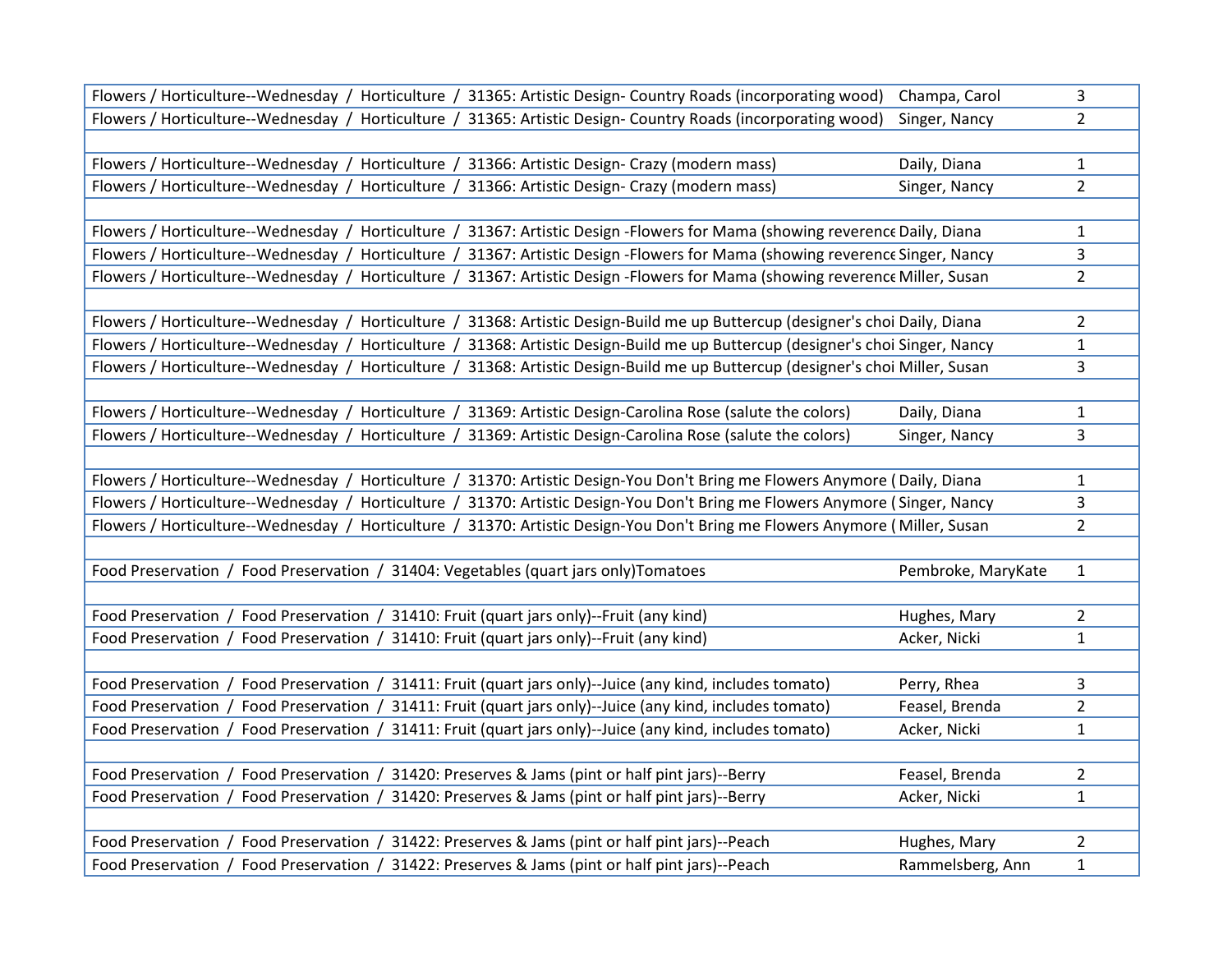| Food Preservation / Food Preservation / 31423: Preserves & Jams (pint or half pint jars)--Family Favorite      | Collins, Brenda           | $\mathbf{1}$   |
|----------------------------------------------------------------------------------------------------------------|---------------------------|----------------|
|                                                                                                                |                           |                |
| Food Preservation / Food Preservation / 31430: Jellies (pint or half pint jars - no paraffin)--Berry           | Hughes, Mary              | $\mathbf{1}$   |
|                                                                                                                |                           |                |
| Food Preservation / Food Preservation / 31432: Jellies (pint or half pint jars - no paraffin)--Hot Pepper      | Pembroke, MaryKate        | $\mathbf{1}$   |
|                                                                                                                |                           |                |
| Food Preservation / Food Preservation / 31433: Jellies (pint or half pint jars - no paraffin)--Family Favorite | Hughes, Mary              | $\mathbf{1}$   |
|                                                                                                                |                           |                |
| Food Preservation / Food Preservation<br>31440: Butters--Apple                                                 | Perry, Rhea               | $\mathbf{1}$   |
|                                                                                                                |                           |                |
| Food Preservation / Food Preservation /<br>31450: Pickled--Any Relish                                          | Perry, Rhea               | $\mathbf{1}$   |
| Food Preservation / Food Preservation /<br>31450: Pickled--Any Relish                                          | Pembroke, MaryKate        | $\overline{2}$ |
|                                                                                                                |                           |                |
| Food Preservation /<br>Food Preservation /<br>31451: Pickled--Any Pickles                                      | Perry, Rhea               | $\overline{2}$ |
| Food Preservation /<br>31451: Pickled--Any Pickles<br>Food Preservation /                                      | Feasel, Brenda            | 3              |
| Food Preservation / Food Preservation /<br>31451: Pickled--Any Pickles                                         | Pembroke, MaryKate        | $\mathbf{1}$   |
|                                                                                                                |                           |                |
| Food Preservation / Food Preservation /<br>31460: Miscellaneous (quart or pint jars)--Pizza Sauce              | Wieker, Mark and Kelsey 1 |                |
| 31460: Miscellaneous (quart or pint jars)--Pizza Sauce<br>Food Preservation /<br>Food Preservation /           | Perry, Rhea               | 3              |
| Food Preservation / Food Preservation /<br>31460: Miscellaneous (quart or pint jars)--Pizza Sauce              | Rammelsberg, Ann          | $\overline{2}$ |
|                                                                                                                |                           |                |
| 31461: Miscellaneous (quart or pint jars)--Spaghetti Sauce<br>Food Preservation /<br><b>Food Preservation</b>  | Perry, Rhea               | 3              |
| 31461: Miscellaneous (quart or pint jars)--Spaghetti Sauce<br>Food Preservation /<br>Food Preservation /       | Hughes, Mary              | $\overline{2}$ |
| 31461: Miscellaneous (quart or pint jars)--Spaghetti Sauce<br>Food Preservation / Food Preservation            | Acker, Nicki              | $\mathbf{1}$   |
|                                                                                                                |                           |                |
| Food Preservation /<br>31462: Miscellaneous (quart or pint jars)--Apple Sauce<br>Food Preservation /           | Wieker, Mark and Kelsey 2 |                |
| 31462: Miscellaneous (quart or pint jars)--Apple Sauce<br>Food Preservation / Food Preservation /              | Acker, Nicki              | 1              |
|                                                                                                                |                           |                |
| Food Preservation / Food Preservation / 31463: Miscellaneous (quart or pint jars)--Soup                        | Acker, Nicki              | $\mathbf{1}$   |
|                                                                                                                |                           |                |
| 31464: Miscellaneous (quart or pint jars)--Salsa<br>Food Preservation /<br>Food Preservation /                 | Perry, Rhea               | $\overline{2}$ |
| 31464: Miscellaneous (quart or pint jars)--Salsa<br>Food Preservation / Food Preservation /                    | Pembroke, MaryKate        | $\mathbf{1}$   |
|                                                                                                                |                           |                |
| Food Preservation / Food Preservation / 31465: Miscellaneous (quart or pint jars)--Any Other Not Listed        | Wieker, Mark and Kelsey 2 |                |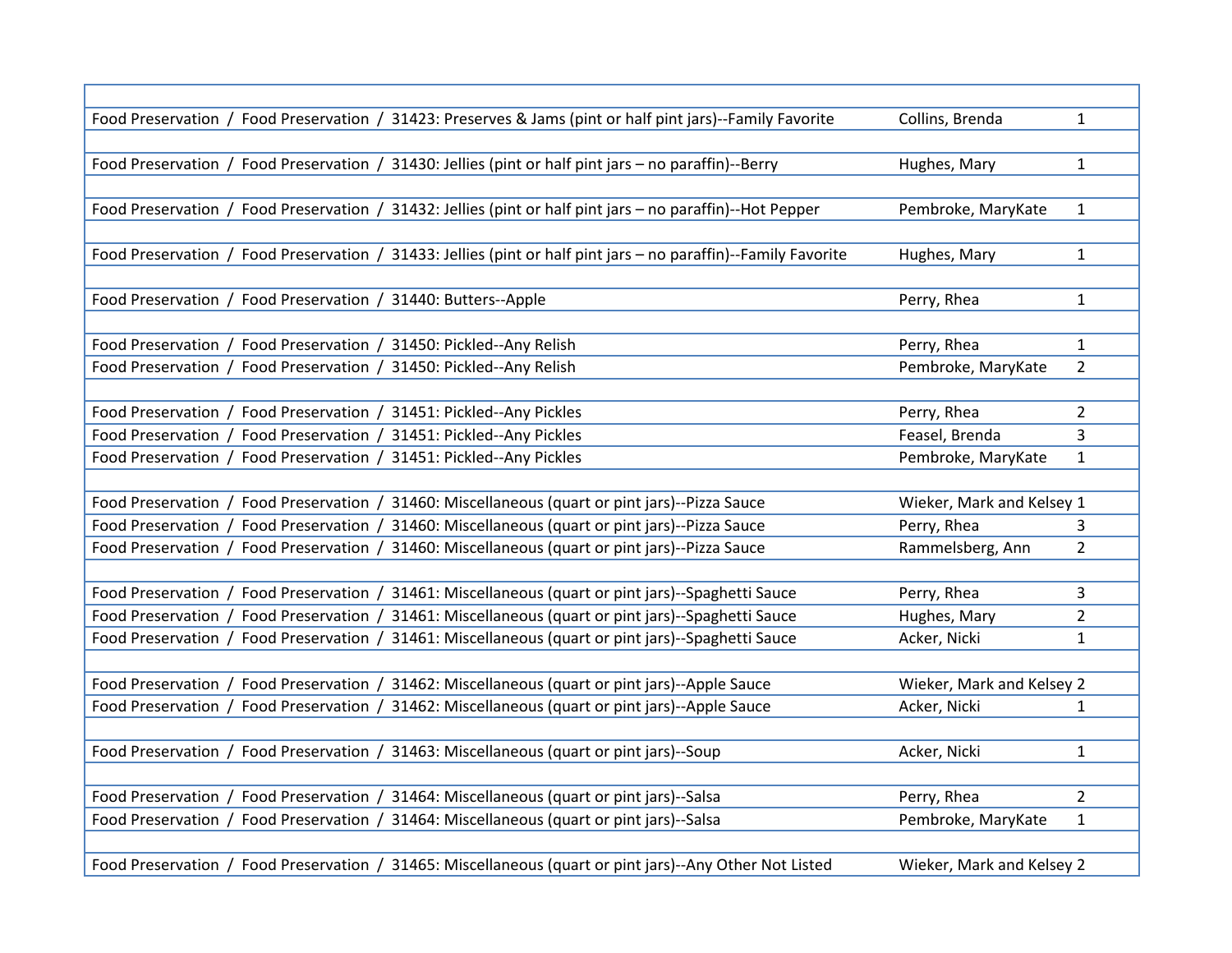| Food Preservation / Food Preservation / 31465: Miscellaneous (quart or pint jars)--Any Other Not Listed | Pembroke, MaryKate  | $\mathbf{1}$   |
|---------------------------------------------------------------------------------------------------------|---------------------|----------------|
| Food Preservation / Food Preservation / 31465: Miscellaneous (quart or pint jars)--Any Other Not Listed | Acker, Nicki        | 3              |
|                                                                                                         |                     |                |
| Dairy Goats / 11011: Alpine Jr. Kid (April 1st and sooner)<br>Goats /                                   | Lewis, Terri        | $\overline{2}$ |
| Dairy Goats / 11011: Alpine Jr. Kid (April 1st and sooner)<br>Goats $/$                                 | Grimes, Kim         | $\mathbf{1}$   |
|                                                                                                         |                     |                |
| Dairy Goats / 11012: Alpine Intermediate Kid (March 1 to March 31)<br>Goats $/$                         | Buroker, Drew       | $\overline{2}$ |
| Dairy Goats / 11012: Alpine Intermediate Kid (March 1 to March 31)<br>Goats $/$                         | Alwine, Michele     | 3              |
| Dairy Goats / 11012: Alpine Intermediate Kid (March 1 to March 31)<br>Goats /                           | Hickman, Tina       | $\mathbf 1$    |
|                                                                                                         |                     |                |
| Dairy Goats / 11013: Alpine Sr. Kid (Jan. 1 to Feb. 29)<br>Goats $\overline{a}$                         | Cain, Lauren        | $\overline{2}$ |
| Dairy Goats / 11013: Alpine Sr. Kid (Jan. 1 to Feb. 29)<br>Goats $/$                                    | Stewart, Alexandrea | $\mathbf{1}$   |
|                                                                                                         |                     |                |
| Dairy Goats / 11014: Alpine Dry Yearling<br>Goats $/$                                                   | Stewart, Alexandrea | $\mathbf 1$    |
| Dairy Goats / 11014: Alpine Dry Yearling<br>Goats /                                                     | Bailey, Patricia    | 3              |
| Goats /<br>Dairy Goats / 11014: Alpine Dry Yearling                                                     | Hickman, Tina       | $\overline{2}$ |
|                                                                                                         |                     |                |
| Goats $/$<br>Dairy Goats / 11015: Alpine Doe, Under 2 yrs. In Milk                                      | Lewis, Terri        | 3              |
| Dairy Goats / 11015: Alpine Doe, Under 2 yrs. In Milk<br>Goats $\overline{a}$                           | Bailey, Patricia    | $\mathbf{1}$   |
| Goats<br>Dairy Goats / 11015: Alpine Doe, Under 2 yrs. In Milk                                          | Grimes, Kim         | $\overline{2}$ |
|                                                                                                         |                     |                |
| Dairy Goats / 11016: Alpine Doe, 2 and Under 3 Yrs. in Milk<br>Goats $\overline{a}$                     | Bailey, Patricia    | $\mathbf{1}$   |
| Dairy Goats / 11016: Alpine Doe, 2 and Under 3 Yrs. in Milk<br>Goats /                                  | Hickman, Tina       | 3              |
| Dairy Goats / 11016: Alpine Doe, 2 and Under 3 Yrs. in Milk<br>Goats /                                  | Grimes, Kim         | $\overline{2}$ |
|                                                                                                         |                     |                |
| Dairy Goats / 11017: Alpine Doe, 3 and Under 5 Yrs. in Milk<br>Goats $\overline{a}$                     | Buroker, Drew       | $\overline{2}$ |
| Dairy Goats / 11017: Alpine Doe, 3 and Under 5 Yrs. in Milk<br>Goats $\overline{a}$                     | Bailey, Patricia    | $\mathbf{1}$   |
| Dairy Goats / 11017: Alpine Doe, 3 and Under 5 Yrs. in Milk<br>Goats /                                  | Hickman, Tina       | 3              |
|                                                                                                         |                     |                |
| Dairy Goats / 11018: Alpine Doe 5 Yrs. And over in Milk<br>Goats $/$                                    | Bailey, Patricia    | $\overline{2}$ |
| Dairy Goats / 11018: Alpine Doe 5 Yrs. And over in Milk<br>Goats /                                      | Bailey, Patricia    | $\mathbf{1}$   |
|                                                                                                         |                     |                |
| Dairy Goats / 11021: Lamancha Jr. Doe Kids (April 1st and sooner)<br>Goats $/$                          | Dicke, Jay          | 3              |
| Dairy Goats / 11021: Lamancha Jr. Doe Kids (April 1st and sooner)<br>Goats $\overline{a}$               | Brothers, Dicke     | $\overline{2}$ |
| Dairy Goats / 11021: Lamancha Jr. Doe Kids (April 1st and sooner)<br>Goats /                            | Brothers, Dicke     | $\mathbf{1}$   |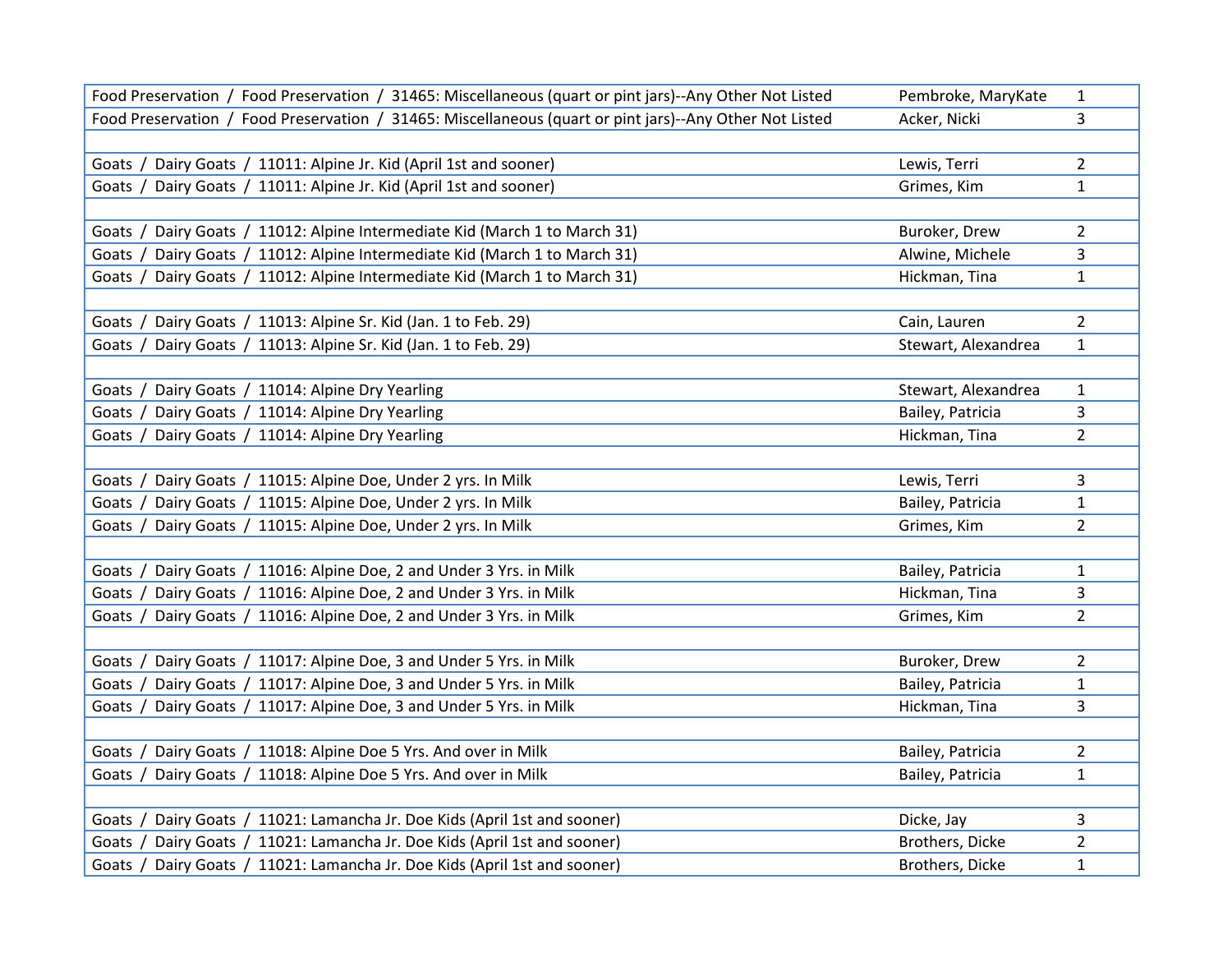| Dairy Goats / 11022: Lamancha Intermediate Kid (March 1 to March 31)<br>Goats      | Lucas, Julie        | $\overline{2}$ |
|------------------------------------------------------------------------------------|---------------------|----------------|
| Dairy Goats / 11022: Lamancha Intermediate Kid (March 1 to March 31)<br>Goats      | Lucas, Julie        | 3              |
| Dairy Goats / 11022: Lamancha Intermediate Kid (March 1 to March 31)<br>Goats,     | Myers, Devin E.     | $\mathbf{1}$   |
|                                                                                    |                     |                |
| Dairy Goats / 11023: Lamancha Sr. Doe Kids (Jan. 1-March 31)<br>Goats $/$          | Bailey, Patricia    | $\mathbf{1}$   |
|                                                                                    |                     |                |
| Dairy Goats / 11024: Lamancha Dry Yearlings<br>Goats $/$                           | Lucas, Julie        | $\mathbf{1}$   |
| Dairy Goats / 11024: Lamancha Dry Yearlings<br>Goats                               | Lucas, Julie        | 3              |
| Dairy Goats / 11024: Lamancha Dry Yearlings<br>Goats                               | Myers, Devin E.     | $\overline{2}$ |
|                                                                                    |                     |                |
| Dairy Goats / 11025: Lamancha Doe Under 2yrs. In Milk<br>Goats,                    | Myers, Devin E.     | $\mathbf{1}$   |
| Dairy Goats / 11025: Lamancha Doe Under 2yrs. In Milk<br>Goats                     | Myers, Devin E.     | $\overline{2}$ |
|                                                                                    |                     |                |
| Dairy Goats / 11026: Lamancha Doe 2-3 Yrs. In Milk<br>Goats $/$                    | Lucas, Julie        | $\overline{2}$ |
| Dairy Goats / 11026: Lamancha Doe 2-3 Yrs. In Milk<br>Goats /                      | Brothers, Dicke     | 3              |
| Dairy Goats / 11026: Lamancha Doe 2-3 Yrs. In Milk<br>Goats /                      | Brothers, Dicke     | $\mathbf 1$    |
|                                                                                    |                     |                |
| Goats<br>Dairy Goats / 11027: Lamancha Doe 3-5 Yrs. In Milk                        | Lucas, Julie        | $\mathbf{1}$   |
| 11027: Lamancha Doe 3-5 Yrs. In Milk<br>Goats<br>Dairy Goats                       | Brothers, Dicke     | $\overline{2}$ |
| Dairy Goats /<br>11027: Lamancha Doe 3-5 Yrs. In Milk<br>Goats                     | Brothers, Dicke     | 3              |
|                                                                                    |                     |                |
| Dairy Goats / 11028: Lamancha Doe 5 Yrs. And Older in Milk<br>Goats,               | Myers, Devin E.     | $\mathbf 1$    |
| Dairy Goats / 11028: Lamancha Doe 5 Yrs. And Older in Milk<br>Goats /              | Brothers, Dicke     | $\overline{2}$ |
|                                                                                    |                     |                |
| Dairy Goats / 11031: Nigerian Dwarf Jr. Doe Kids (April 1st and sooner)<br>Goats   | Stewart, Alexandrea | $\mathbf{1}$   |
| Dairy Goats / 11031: Nigerian Dwarf Jr. Doe Kids (April 1st and sooner)<br>Goats   | Stokes, Gail        | $\overline{2}$ |
| Dairy Goats / 11031: Nigerian Dwarf Jr. Doe Kids (April 1st and sooner)<br>Goats / | Stokes, Gail        | 3              |
|                                                                                    |                     |                |
| Dairy Goats / 11032: Nigerian Intermediate Kid (March 1 to March 31)<br>Goats $/$  | Stewart, Alexandrea | $\mathbf{1}$   |
| Dairy Goats / 11032: Nigerian Intermediate Kid (March 1 to March 31)<br>Goats /    | Stewart, Alexandrea | $\overline{2}$ |
| Dairy Goats / 11032: Nigerian Intermediate Kid (March 1 to March 31)<br>Goats $/$  | Stokes, Gail        | 3              |
|                                                                                    |                     |                |
| Dairy Goats / 11033: Nigerian Dwarf Sr. Doe Kids (Jan. 1-March 31)<br>Goats        | Stewart, Alexandrea | $\mathbf 1$    |
| Dairy Goats / 11033: Nigerian Dwarf Sr. Doe Kids (Jan. 1-March 31)<br>Goats,       | Stewart, Alexandrea | $\overline{2}$ |
|                                                                                    |                     |                |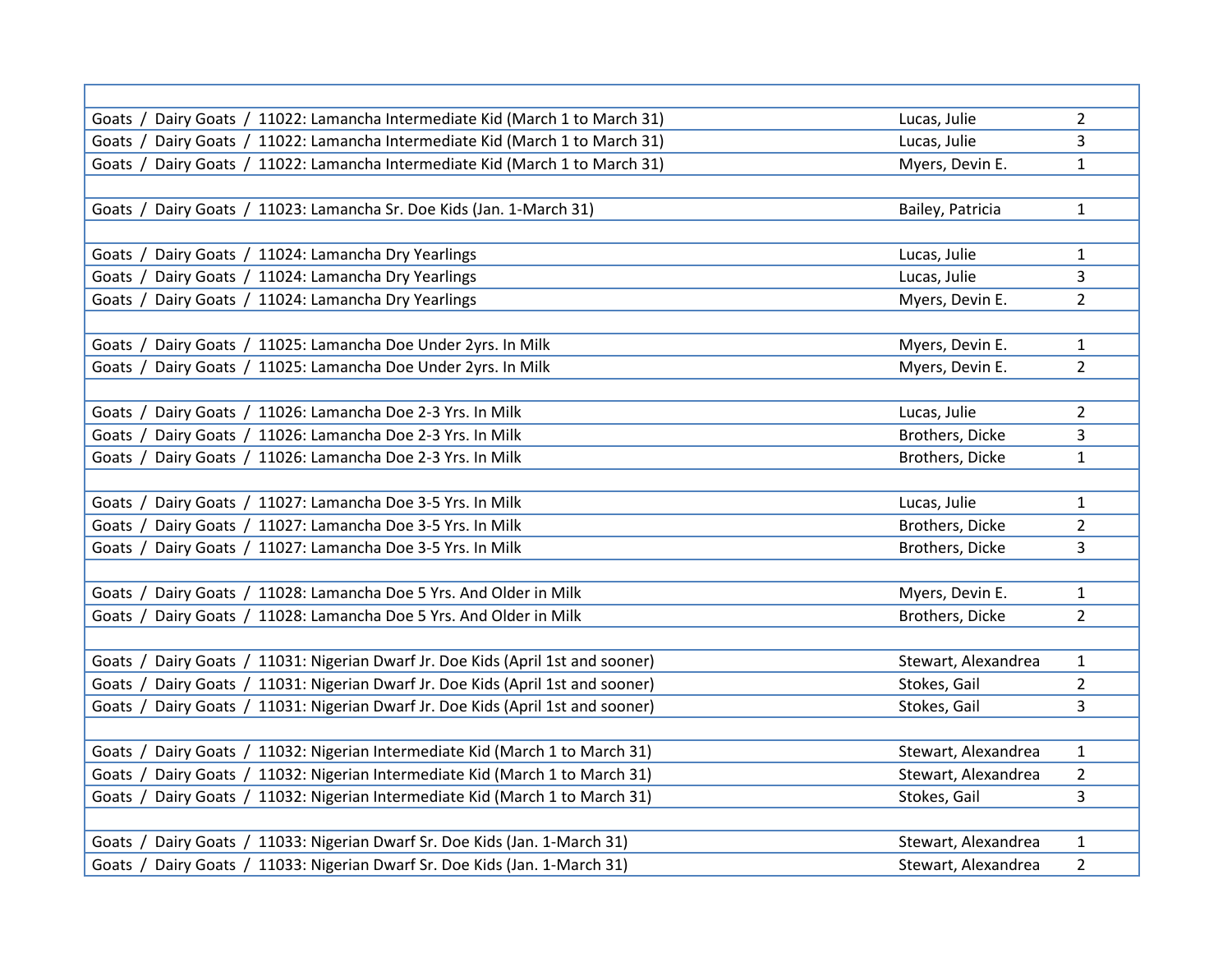| Goats $/$<br>Dairy Goats / 11033: Nigerian Dwarf Sr. Doe Kids (Jan. 1-March 31)            | Bailey, Patricia    | 3                 |
|--------------------------------------------------------------------------------------------|---------------------|-------------------|
|                                                                                            |                     |                   |
| Dairy Goats / 11034: Nigerian Dwarf Dry Yearlings<br>Goats,                                | Stewart, Alexandria | $\mathbf{1}$      |
| Dairy Goats / 11034: Nigerian Dwarf Dry Yearlings<br>Goats                                 | Stokes, Gail        | $\overline{2}$    |
|                                                                                            |                     |                   |
| Dairy Goats / 11035: Nigerian Dwarf Doe Under 2yrs. In Milk<br>Goats,                      | Stewart, Alexandrea | $\overline{2}$    |
| Dairy Goats / 11035: Nigerian Dwarf Doe Under 2yrs. In Milk<br>Goats                       | Stokes, Gail        | $\mathbf{1}$      |
| Dairy Goats / 11035: Nigerian Dwarf Doe Under 2yrs. In Milk<br>Goats                       | Stokes, Gail        | 3                 |
|                                                                                            |                     |                   |
| Dairy Goats / 11036: Nigerian Dwarf Doe 2-3 Yrs. In Milk<br>Goats /                        | Stewart, Alexandrea | $\overline{2}$    |
| Dairy Goats / 11036: Nigerian Dwarf Doe 2-3 Yrs. In Milk<br>Goats $\overline{a}$           | Stokes, Gail        | $\mathbf{1}$      |
|                                                                                            |                     |                   |
| Dairy Goats / 11037: Nigerian Dwarf Doe 3-5 Yrs. In Milk<br>Goats                          | Stewart, Alexandrea | $\mathbf{1}$      |
| Dairy Goats / 11037: Nigerian Dwarf Doe 3-5 Yrs. In Milk<br>Goats /                        | Stewart, Alexandrea | $\overline{2}$    |
|                                                                                            |                     |                   |
| Dairy Goats / 11038: Nigerian Dwarf Doe 5 Yrs. And Older in Milk<br>Goats /                | Stewart, Alexandrea | $\mathbf{1}$      |
|                                                                                            |                     |                   |
| Dairy Goats / 11041: Nubian Jr. Doe Kids (April 1st and sooner)<br>Goats                   | Buroker, Holly      | $\overline{2}$    |
| Dairy Goats / 11041: Nubian Jr. Doe Kids (April 1st and sooner)<br>Goats                   | Buroker, Drew       | 3                 |
| Goats<br>Dairy Goats / 11041: Nubian Jr. Doe Kids (April 1st and sooner)                   | Buroke, Holly       | $\mathbf{1}$      |
|                                                                                            |                     |                   |
| Dairy Goats / 11042: Nubian Intermediate Kid (March 1 to March 31)<br>Goats,               | Buroker, Holly      | $\overline{2}$    |
| Dairy Goats / 11042: Nubian Intermediate Kid (March 1 to March 31)<br>Goats                | Buroker, Drew       | $\mathbf{1}$      |
| Dairy Goats / 11042: Nubian Intermediate Kid (March 1 to March 31)<br>Goats /              | Buroker, Drew       | 3                 |
|                                                                                            |                     |                   |
| Dairy Goats / 11043: Nubian Sr. Doe Kids (Jan. 1-March 31)<br>Goats /                      | Buroker, Holly      | $\mathbf{1}$      |
|                                                                                            |                     | $\mathbf{1}$      |
| Goats /<br>Dairy Goats / 11046: Nubian Doe 2-3 Yrs. In Milk                                | Buroker, Holly      |                   |
| Dairy Goats / 11047: Nubian Doe 3-5 Yrs. In Milk                                           |                     |                   |
| Goats                                                                                      | Buroker, Holly      | $\mathbf{1}$      |
| Dairy Goats / 11047: Nubian Doe 3-5 Yrs. In Milk<br>Goats /                                | Buroker, Holly      | $\overline{2}$    |
| Dairy Goats / 11062: Toggenburg Intermediate Kid (March 1 to March 31)                     | Lucas, Julie        |                   |
| Goats /<br>Dairy Goats / 11062: Toggenburg Intermediate Kid (March 1 to March 31)          | Lucas, Julie        | $\mathbf{1}$<br>3 |
| Goats<br>Dairy Goats / 11062: Toggenburg Intermediate Kid (March 1 to March 31)<br>Goats / | Roe, Helen          | $\overline{2}$    |
|                                                                                            |                     |                   |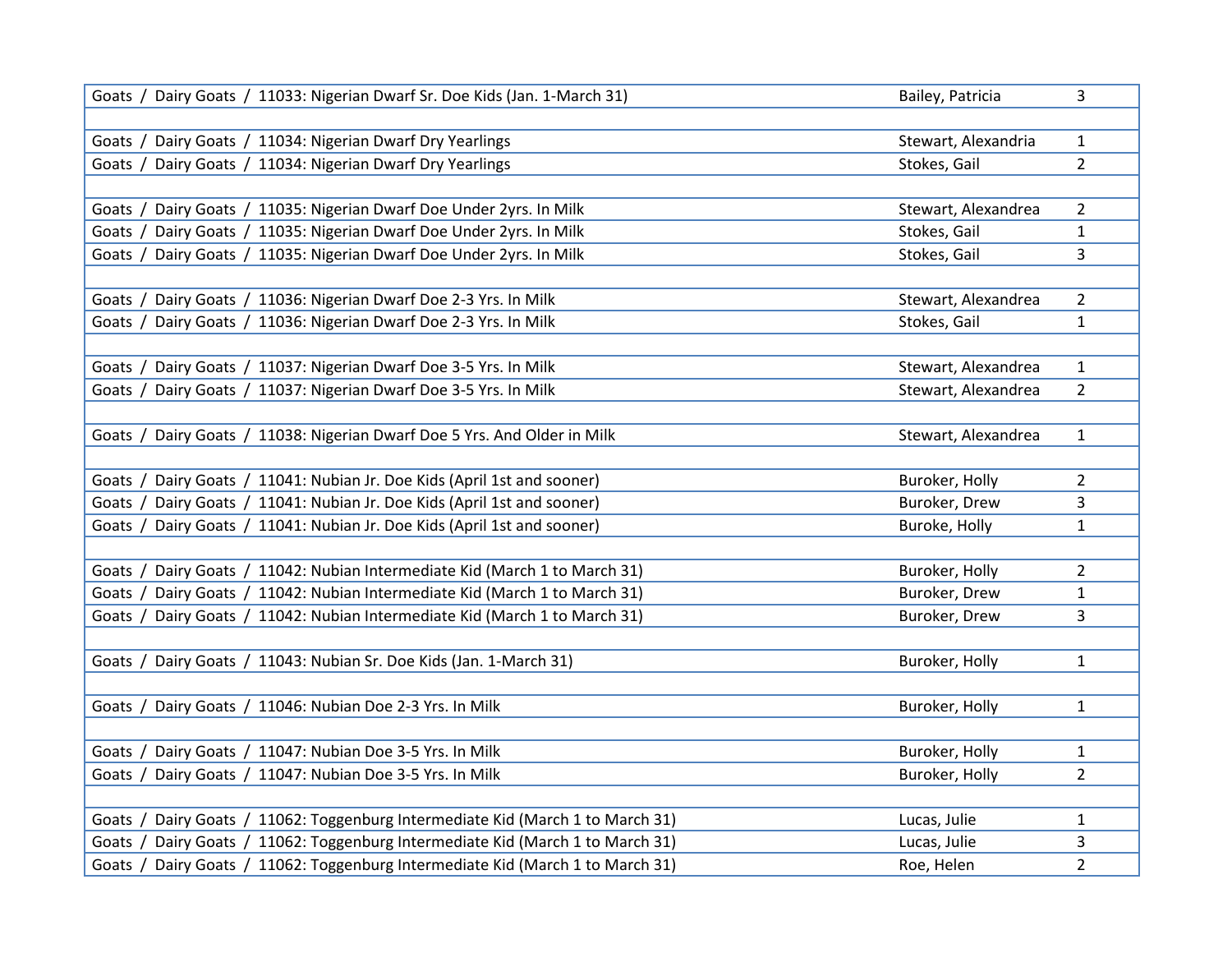| Dairy Goats / 11064: Toggenburg Dry Yearlings<br>Goats /                                              | Lucas, Julie        | $\mathbf{1}$   |
|-------------------------------------------------------------------------------------------------------|---------------------|----------------|
|                                                                                                       |                     |                |
| Dairy Goats / 11066: Toggenburg Doe 2-3 Yrs. In Milk<br>Goats /                                       | Lucas, Julie        | $\mathbf{1}$   |
|                                                                                                       |                     |                |
| Dairy Goats / 11072: All other purebreds Kid (March 1 to March 31)<br>Goats /                         | Stewart, Alexandrea | $\mathbf{1}$   |
| Dairy Goats / 11072: All other purebreds Kid (March 1 to March 31)<br>Goats                           | Stewart, Alexandrea | $\overline{2}$ |
|                                                                                                       |                     |                |
| Dairy Goats / 11073: All other purebreds Senior Kid (1/1/21 to 2/28/21)<br>Goats $/$                  | Buroker, Holly      | $\mathbf{1}$   |
| Dairy Goats / 11073: All other purebreds Senior Kid (1/1/21 to 2/28/21)<br>Goats /                    | Buroker, Holly      | $\overline{2}$ |
|                                                                                                       |                     |                |
| Dairy Goats / 11074: All other purebreds Dry Yearlings 9 / 22 / 2019-12-31-20<br>Goats $\overline{a}$ | Stewart, Alexandrea | $\mathbf{1}$   |
| Dairy Goats / 11074: All other purebreds Dry Yearlings 9 / 22 / 2019-12-31-20<br>Goats                | Stewart, Alexandrea | $\overline{2}$ |
|                                                                                                       |                     |                |
| Dairy Goats / 11076: All Other Purebred Doe 2-3 Yrs. In Milk<br>Goats $/$                             | Buroke, Holly       | $\mathbf{1}$   |
|                                                                                                       |                     |                |
| Dairy Goats / 11081: Recorded Grade Jr. Doe Kids (April 1st and sooner)<br>Goats /                    | Stewart, Alexandrea | $\mathbf{1}$   |
|                                                                                                       |                     |                |
| Dairy Goats / 11082: Recorded Grade Intermediate Kid (March 1 to March 31)<br>Goats,                  | Lucas, Julie        | $\overline{2}$ |
| Dairy Goats / 11082: Recorded Grade Intermediate Kid (March 1 to March 31)<br>Goats                   | Lucas, Julie        | $\mathbf{1}$   |
| Dairy Goats / 11082: Recorded Grade Intermediate Kid (March 1 to March 31)<br>Goats                   | Roe, Helen          | 3              |
|                                                                                                       |                     |                |
| Dairy Goats / 11083: All other purebreds Senior Kid (1/1/21 to 2/28/21)<br>Goats /                    | Cain, Lauren        | $\mathbf{1}$   |
|                                                                                                       |                     |                |
| Goats / Dairy Goats / 11084: Recorded Grade Dry Yearlings                                             | Stewart, Alexandrea | $\mathbf{1}$   |
|                                                                                                       |                     |                |
| Dairy Goats / 11085: Recorded Grade Does Under 2yrs. In Milk<br>Goats /                               | Stewart, Alexandrea | $\mathbf{1}$   |
|                                                                                                       |                     |                |
| Dairy Goats / 11086: Recorded Grade Doe 2-3 Yrs. In Milk<br>Goats /                                   | Stewart, Alexandrea | $\mathbf{1}$   |
|                                                                                                       |                     |                |
| Dairy Goats / 11088: Recorded Grades Doe 5 Yrs. And Older in Milk<br>Goats /                          | Lucas, Julie        | $\mathbf{1}$   |
|                                                                                                       |                     |                |
| Photography / Amateur / Professional / 30210: Amateur--People                                         | Isler, Connie       | $\mathbf{1}$   |
| Photography / Amateur / Professional / 30210: Amateur--People                                         | Sheets, Cindy       | 2              |
| Photography / Amateur / Professional / 30210: Amateur--People                                         | Sheets, Cindy       | 3              |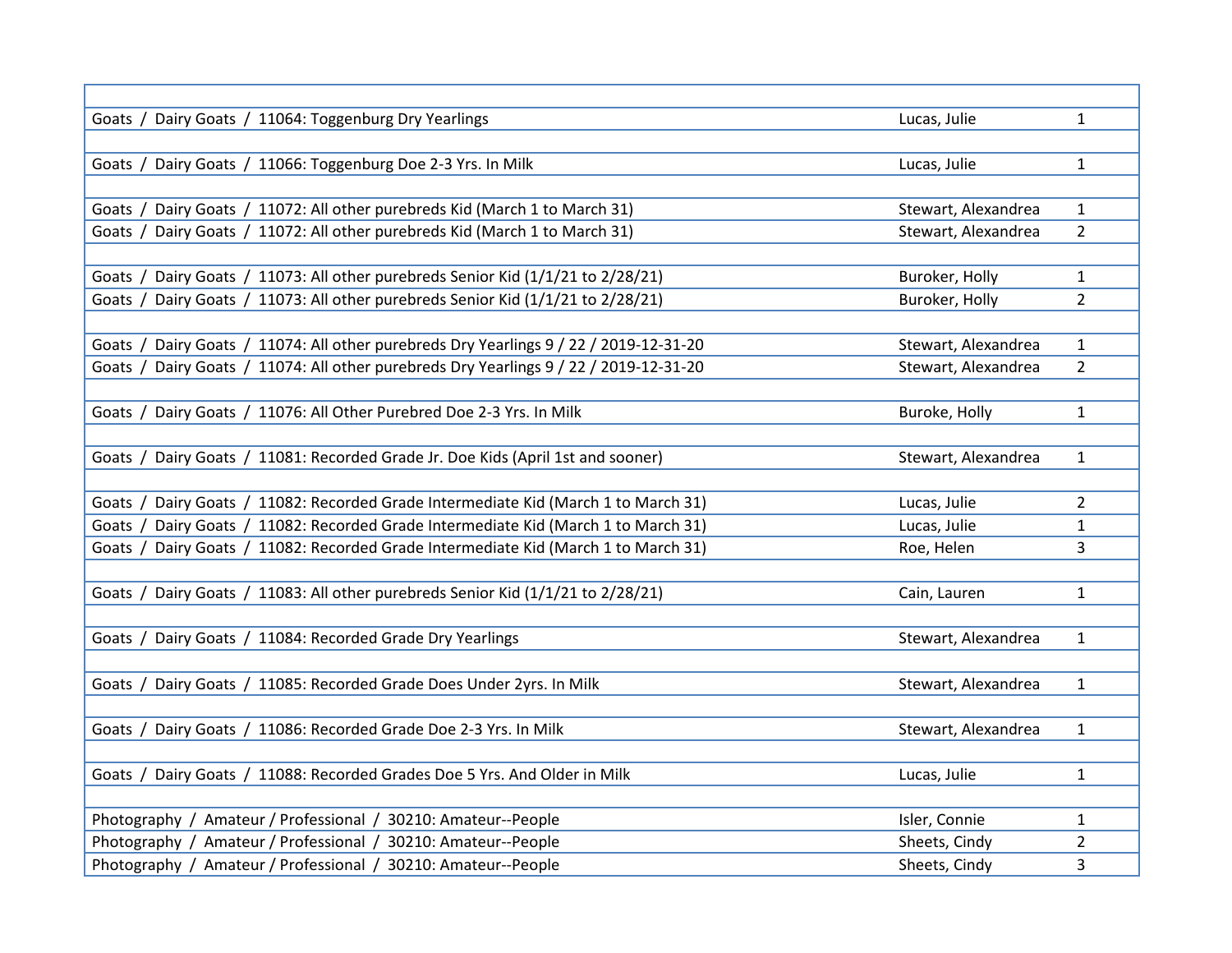| Photography / Amateur / Professional /<br>30211: Amateur--Macro                                  | Isler, Connie         | $\mathbf 1$    |
|--------------------------------------------------------------------------------------------------|-----------------------|----------------|
| Photography / Amateur / Professional<br>30211: Amateur--Macro                                    | LeSueur, Karen        | 3              |
| Photography / Amateur / Professional /<br>30211: Amateur--Macro                                  | Kindell, Elizabeth    | $\overline{2}$ |
|                                                                                                  |                       |                |
| Photography / Amateur / Professional /<br>30212: Amateur--Still Life                             | LeSueur, Karen        | $\mathbf{1}$   |
| Photography / Amateur / Professional /<br>30212: Amateur--Still Life                             | Stevens, Phyllis Jean | $\overline{2}$ |
| Photography / Amateur / Professional /<br>30212: Amateur--Still Life                             | Welker, Diane         | 3              |
|                                                                                                  |                       |                |
| Photography / Amateur / Professional /<br>30213: Amateur-Delaware County Fair Related            | Sheets, Cindy         | $\overline{2}$ |
| Photography / Amateur / Professional /<br>30213: Amateur-Delaware County Fair Related            | Stevens, Phyllis Jean | 3              |
|                                                                                                  |                       |                |
| Photography / Amateur / Professional /<br>30214: Amateur--Landscape                              | Sheets, Cindy         | $\overline{2}$ |
| Photography / Amateur / Professional /<br>30214: Amateur--Landscape                              | Monska, Lori          | 3              |
| Photography / Amateur / Professional /<br>30214: Amateur--Landscape                              | Welker, Diane         | $\mathbf{1}$   |
|                                                                                                  |                       |                |
| 30215: Amateur--Wildlife / Zoo Animals<br>Photography / Amateur / Professional /                 | LeSueur, Karen        | $\overline{2}$ |
| Photography / Amateur / Professional /<br>30215: Amateur--Wildlife / Zoo Animals                 | Reda, Connie          | $\mathbf{1}$   |
| Photography / Amateur / Professional<br>30215: Amateur--Wildlife / Zoo Animals                   | Monska, Lori          | 3              |
|                                                                                                  |                       |                |
| Photography / Amateur / Professional /<br>30216: Amateur--Pets / Domestic / Farm Animals         | Stevens, Phyllis Jean | $\mathbf{1}$   |
| Photography / Amateur / Professional /<br>30216: Amateur--Pets / Domestic / Farm Animals         | Privett, Shelly       | $\overline{2}$ |
| Photography / Amateur / Professional /<br>30216: Amateur--Pets / Domestic / Farm Animals         | Kindell, Elizabeth    | 3              |
|                                                                                                  |                       |                |
| Photography / Amateur / Professional /<br>30217: Amateur--Building / Architecture                | LeSueur, Karen        | 3              |
| 30217: Amateur--Building / Architecture<br>Photography / Amateur / Professional /                | Stevens, Phyllis Jean | $\overline{2}$ |
| 30217: Amateur--Building / Architecture<br>Photography / Amateur / Professional /                | Thurston, Lizabeth    | $\mathbf{1}$   |
|                                                                                                  |                       |                |
| Photography / Amateur / Professional /<br>30218: Amateur--Sports                                 | Stevens, Phyllis Jean | $\mathbf{1}$   |
| Photography / Amateur / Professional<br>30218: Amateur--Sports                                   | Stevens, Phyllis Jean | $\overline{2}$ |
| Photography / Amateur / Professional /<br>30218: Amateur--Sports                                 | Rammelsberg, Ann      | 3              |
|                                                                                                  |                       |                |
| Photography / Amateur / Professional /<br>30250: Professional--Still Life (Monochrome and Color) | Kundert, Jennifer     | $\mathbf{1}$   |
| Photography / Amateur / Professional<br>30250: Professional--Still Life (Monochrome and Color)   | Kundert, Jennifer     | $\overline{2}$ |
| 30250: Professional--Still Life (Monochrome and Color)<br>Photography / Amateur / Professional / | Thompson, Ron         | 3              |